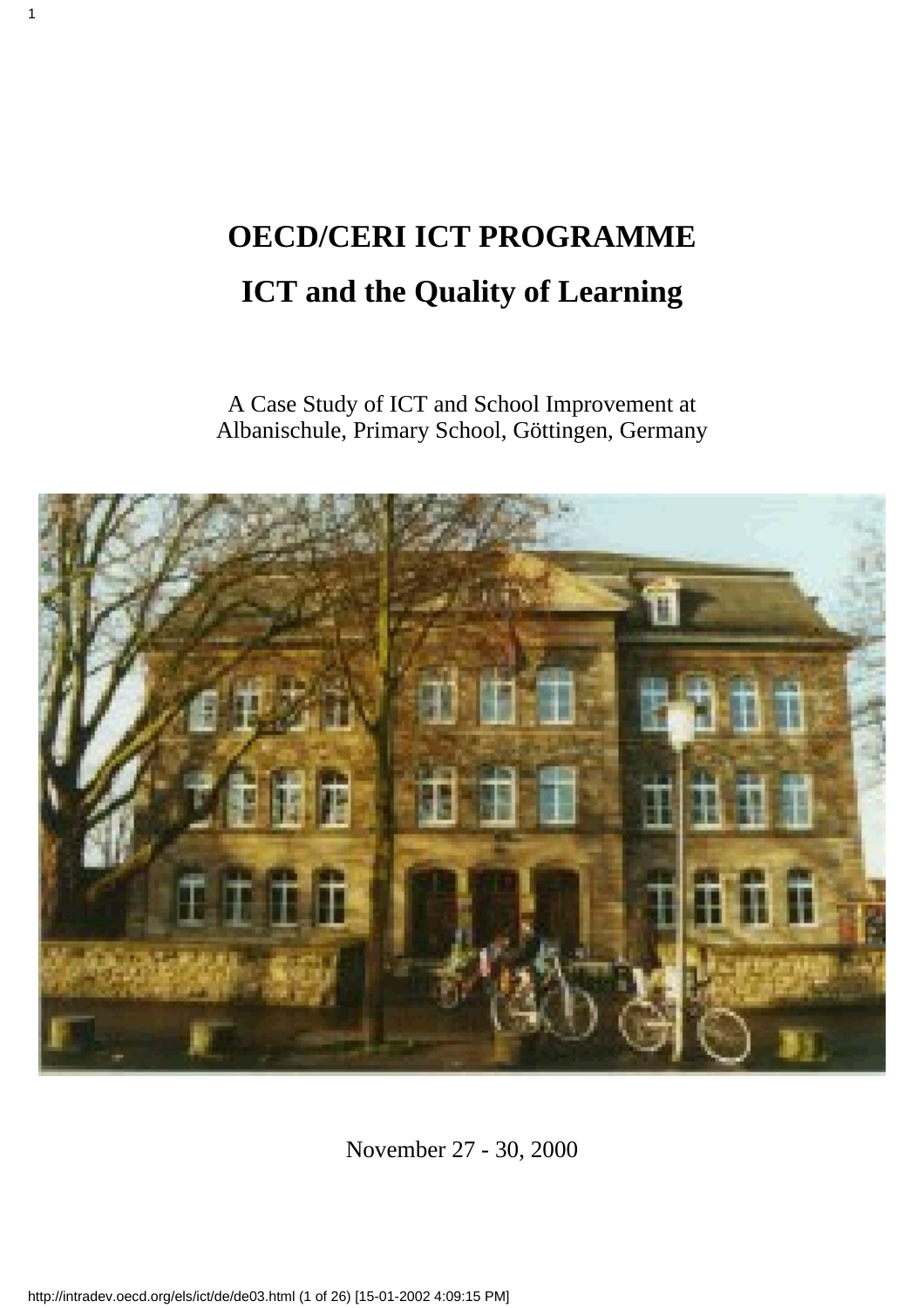Dr. Uwe Haass, Team Leader Franziska Seeber Ulrike Weininger

1

FWU Institut für Film und Bild in Wissenschaft und Unterricht gemeinnützige GmbH Grünwald, Germany

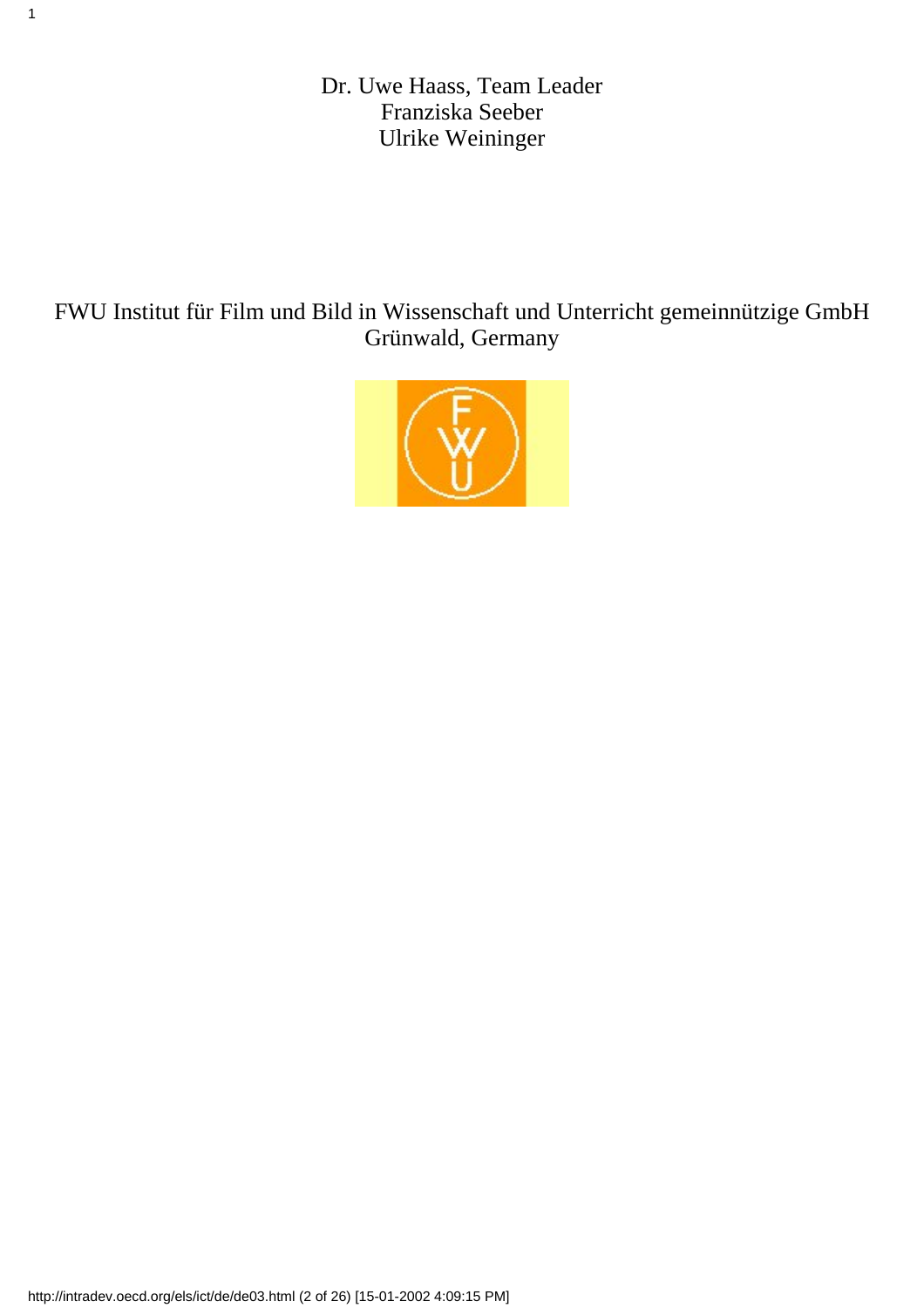### <span id="page-2-0"></span>**1. Introduction**

1

The following study was carried out within the scope of the OECD/CERI qualitative research project *ICT and the Quality of Learning* during which one pilot study and four case studies in schools were investigated. This report describes the second school investigated between November 27 - November 30, 2000, the Albani School, a primary school in Göttingen. The goals of this study are to examine the different ways that ICT relates to school innovation and improvement and under what conditions it functions as a catalyst for these. Secondly to uncover the critical variables that relate to successful implementation of school improvements and effective ICT and thirdly to detect undesirable impacts of ICT upon school functioning and student learning.

- ❍ [1. Introduction](#page-2-0)
- ❍ [2. Overview](#page-2-1)
- ❍ [3. The past](#page-4-0)
- $\circ$  [4. The Present](#page-6-0)
	- [4.1 Organisation of Evidence](#page-6-1)
		- [4.1.1 Diffusion Patterns](#page-6-2)
		- [4.1.2 Staff development & involvement](#page-8-0)
		- [4.1.3 Role of Leadership](#page-9-0)
		- [4.1.4 ICT-Innovation Connections](#page-10-0)
	- [4.2 Outcomes](#page-11-0)
		- [4.2.1 ICT Infrastructure](#page-11-1)
		- [4.2.2 Effectiveness](#page-12-0)
		- [4.2.3 Academic Rigour](#page-16-0)
		- $\blacksquare$  [4.2.4 Equity](#page-16-1)
	- [4.3 Projections](#page-18-0)
		- [4.3.1 Sustainability and Scalability](#page-18-1)
- ❍ [5. Conclusion to the Hypotheses](#page-19-0)
- ❍ [6. Projection to the Future](#page-20-0)
- ❍ [APPENDIX A: METHODOLOGY](#page-21-0)
- O [APPENDIX B: ICT PRACTICES SURVEY FOR TEACHERS1](#page-22-0)
- ❍ [APPENDIX C: DOCUMENTATION](#page-24-0)
- O [APPENDIX D: BIBLIOGRAPHY](#page-24-1)
- ❍ [APPENDIX E: PROMOTION PROJECTS FOR EQUIPPING SCHOOLS WITH MULTIMEDIA](#page-25-0)

### <span id="page-2-1"></span>**2. Overview**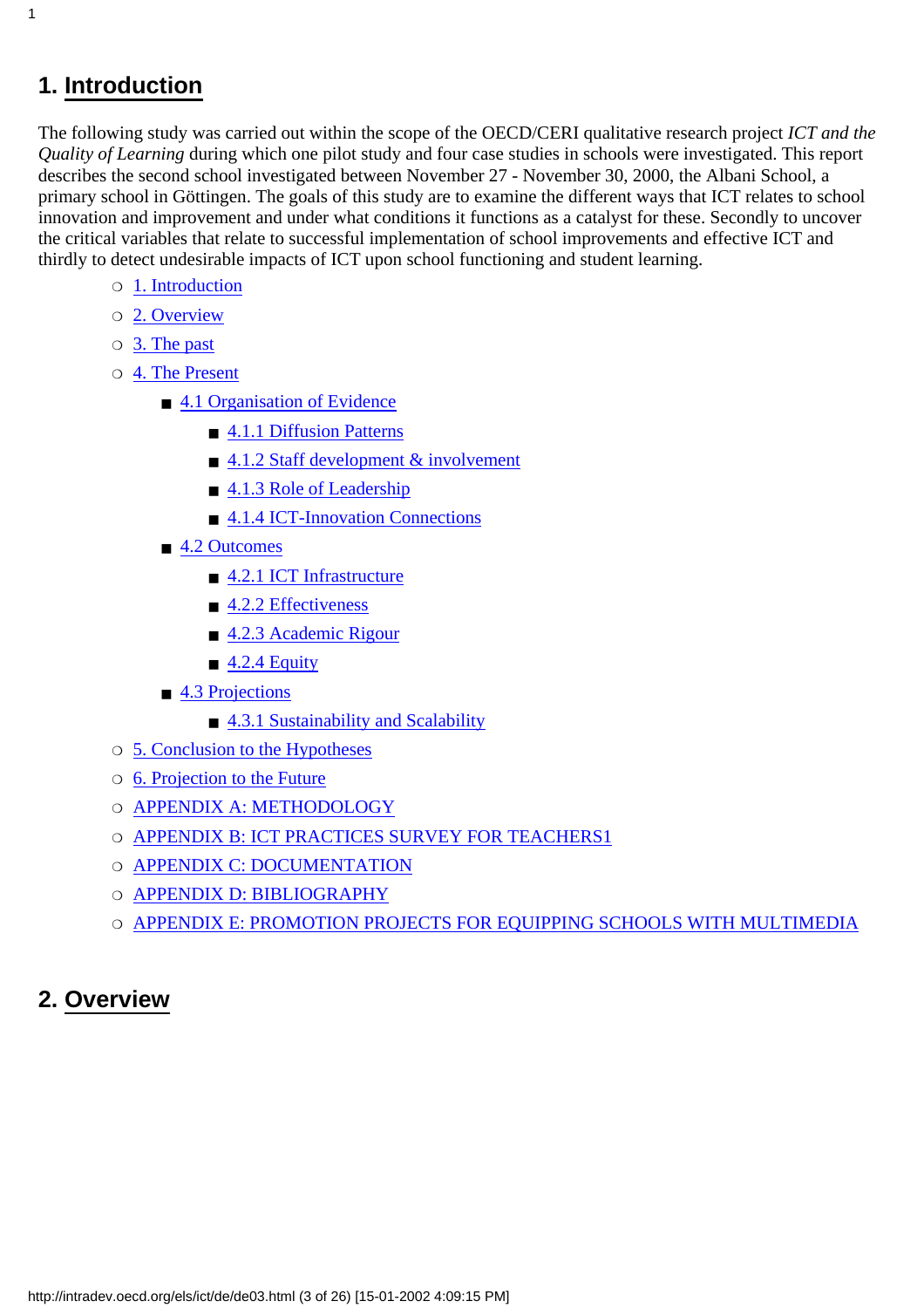The Albani School is a state-controlled primary school in the university town of Göttingen in the center of Germany in the federal state of Lower Saxony. The Albani School is situated in the center of town. The catchment area of the school comprises a well-off residential area housing professional and business people, but also a women s house of refuge and council flats.

*Figure 1: School building*

The primary school teaches students from grade 1 to 4 and currently has nine forms with average 25 students each. The school has a total of 220 students of which about 20% are the children of immigrant

parents from 12 nations. The school employs 15 women teachers and one male teacher. There is also one native speaker for Turkish. The average age of the teaching staff is late Forties.

Since the summer of 1998, the Albani School set-up a *Volle Halbtagsschule (VHT) (100% half-day school)* where students can be at school every day from 7.50 a.m. to 1.00 p. m. even when there are no lessons. There exist an *offener Anfang (open beginning)*, during this time the students can play or occupy themselves as they want and can stay in the classroom or group room. Also the school has an *offener Schluss (open ending)* so that students can remain at school when lessons have ended until 1.00 p.m. During the open times a teacher look after the children. There is no school bell at the Albani School to end the lessons after 45 minutes, so that the teacher partly divides up the lessons as required depending on the subject being taught. As foreseen in the *100% half-day schools,* the educational authorities stipulate additional teacher and lesson hours for this type of school. These general conditions occasional make it possible to have Teamteaching in lessons. Two Grades together has a group room as well as an own classroom.

In the last three years, numerous innovative projects in the ICT sector have been carried out at the school. For example, classes have created 3 CD-ROMs. Among other things, the students worked on "*SUSI"*, a wooden hippopotamus which stands on the school playground, two stories with inter-cultural contents using ICT. ICT is often integrated in project-based lessons. Furthermore, the school has a large number of partner schools in other countries with whom it works on mutual projects via email. For example, the school has good contacts to primary schools in Switzerland, Eastern Europe and Finland.

*Figure 2: "Good Morning" is hanging in at least twenty languages in the school*

Also in the past three years, project work involved the inter-cultural area based on the diversity of languages and cultures the children bring with them. For example, different cultural and religious festivals were celebrated with songs, customs and language allowing the students to make the acquaintance of other cultures. Parents were also involved in the planning and execution of such events. English is taught at the Albani School from early on. The school has an inter-cultural action room used for projects and work groups and international festivals and celebrations. Furthermore, there is an inter-cultural workshop where the students can get to know works in foreign languages and the languages as well.



In the last three years, the Albani School has made more use of teaching methods such as day plans, week plans, multi-week plans as well as project work and free work. Work can also frequently span grades or topics. There are group tables in the classroom. Planned lessons mean that at the beginning of the day or the week a number of tasks are written down for all the students in one grade. The students must then deal with these tasks on their own within a given time period of time. The students determine themselves in which sequence and in what time the tasks are done. Each day there is one hour of the weekly planned lesson. As the lessons are occasional taken by two teachers more attention can be given to low-ability children with coaching as a part of the lesson. The new teaching practices allow students to move at will around the school buildings. Desks and benches are placed in the corridors and serve as work places. But work can also be done on the stairs or in the computer room.

http://intradev.oecd.org/els/ict/de/de03.html (4 of 26) [15-01-2002 4:09:15 PM]

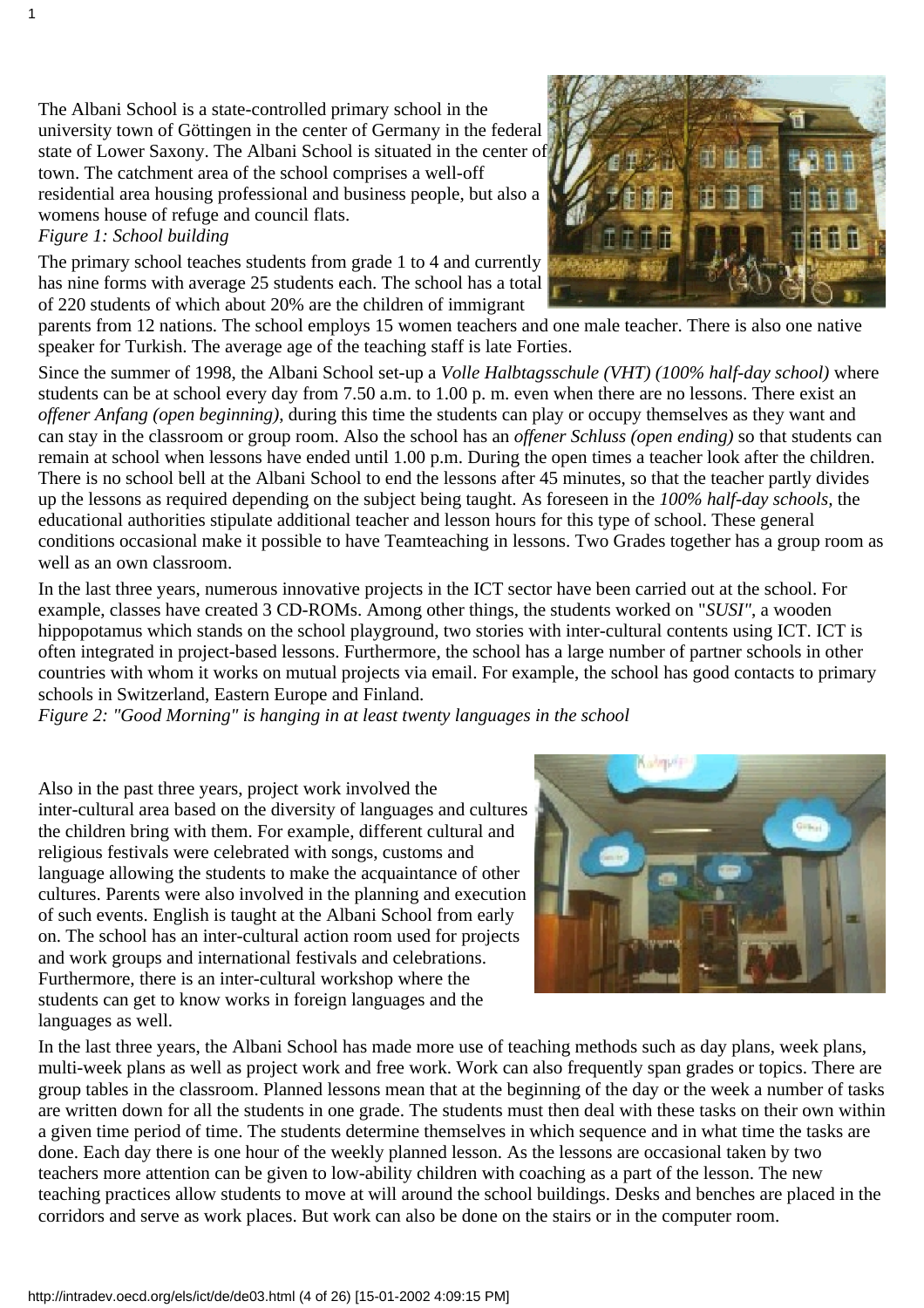*It is quite common here that doors are open and the children are whizzing around from the computer room through the corridor into the classroom. Then one of them will sit down to write something or another one runs down the stair to fetch something from someone. For me, it is an open atmosphere and open learning. No-one says, sit down in rows of two and now all of you look to the front while I tell you what to do. There is a lot of communication among the children themselves. (Mother)*

The school is a member of the Bertelsmann Stiftung network *Innovative Schools.* Similar to the *Network Media Schools* (cf. Appendix E), concepts for innovative work is developed in cooperation with other schools. The school Head and the teachers attach great importance to involving the social environment. There are good contacts to the surrounding kindergartens and other institutions such as the Goetheinstitut or the County archives who supported the production of the CD-ROMs.

In general, all students and parents spoke in positive terms about the school. It was repeatedly emphasized how much the children liked going to school here. The parents welcomed the new ways of teaching, the frequent group work which supported social learning and team work and practical hands-on projects and ICT work. Proof of the school s popularity is the high number of registrations and not all children can be accepted. The parents described the teachers and the Head as very committed.

### <span id="page-4-0"></span>**3. The past**

1

#### **History of the origins of school innovations and improvement**

In 1996, during an in-school further training, it was decided to turn the school into a *Volle Halbtagsschule.* In order to implement this decision, it was essential to define the focus of contents. A group, including the Headmistress, suggested the Montessori methods but this was rejected by the majority of the teaching staff. The atmosphere among the teachers at that time was described as difficult as there were groups with differing interests and communication had been problematic. The Headmistress and the teachers expressed the need for action:

*At this stage, the staff was aware that nothing would change if nothing was done to remedy both the general feeling of dissatisfaction about our behavior towards one and the existing structures. Many were generally not satisfied with anything or with things which made or could make school life tedious. There were criticisms for example about the in-transparency of decisions taken, too many appointments, too little reliability, conferences leading nowhere etc. (School s homepage).* 

Upon the initiative of the Headmistress, two of the teachers who had a mere wait-and-see attitude towards the matter participated with the Headmistress in a further training course regarding the development of school programs. This course changed the attitudes of the two teachers and they suggested taking a critical look at the school This led to a renewed discussion concerning the *Volle Halbtagsschule*. A new point of focus became necessary.

At this time, in August 1996, the Albani School was joined by a new deputy headmistress, who had taken part in a supplementary study of Pedagogy and Foreign Students. And then started on a study course for a diploma in *Inter-cultural Communication and Consulting* which she had almost completed. On the basis of these facts, she suggested making inter-cultural education the focus of the school. Her proposal was discussed by the staff and finally accepted partly because the proportion of foreign children at the school made integration a particularly important issue for the school.

A work group of teachers formed around the Deputy Headmistress and met privately in the evenings to discuss and deal with the question of inter-cultural pedagogy: *"and this group proved to be so attractive that more and more people joined in and this had a positive influence on the atmosphere at school. Well, looking back, I can say today that it did a great deal to change the way we behaved towards one another* (*Deputy Headmistress*). What was important were the group s endeavors to achieve some sort of transparency in the matter. They informed the rest of the staff about the contents of their discussions and received confirmation for their further work.

Parallel to all this, was the idea of applying to become an EXPO school at the World Exhibition 2000 in Hanover. The Albani School made an application in 1997 emphasizing inter-cultural education and ICT. In 1998, the school was certified as an EXPO school and the teachers began in five groups to plan the Albani School concepts for projects and their implementation. Spokespersons from the Work Groups met in an *Organization group* with the Headmistress. Since the school had been certified, an outside moderator had supported the school development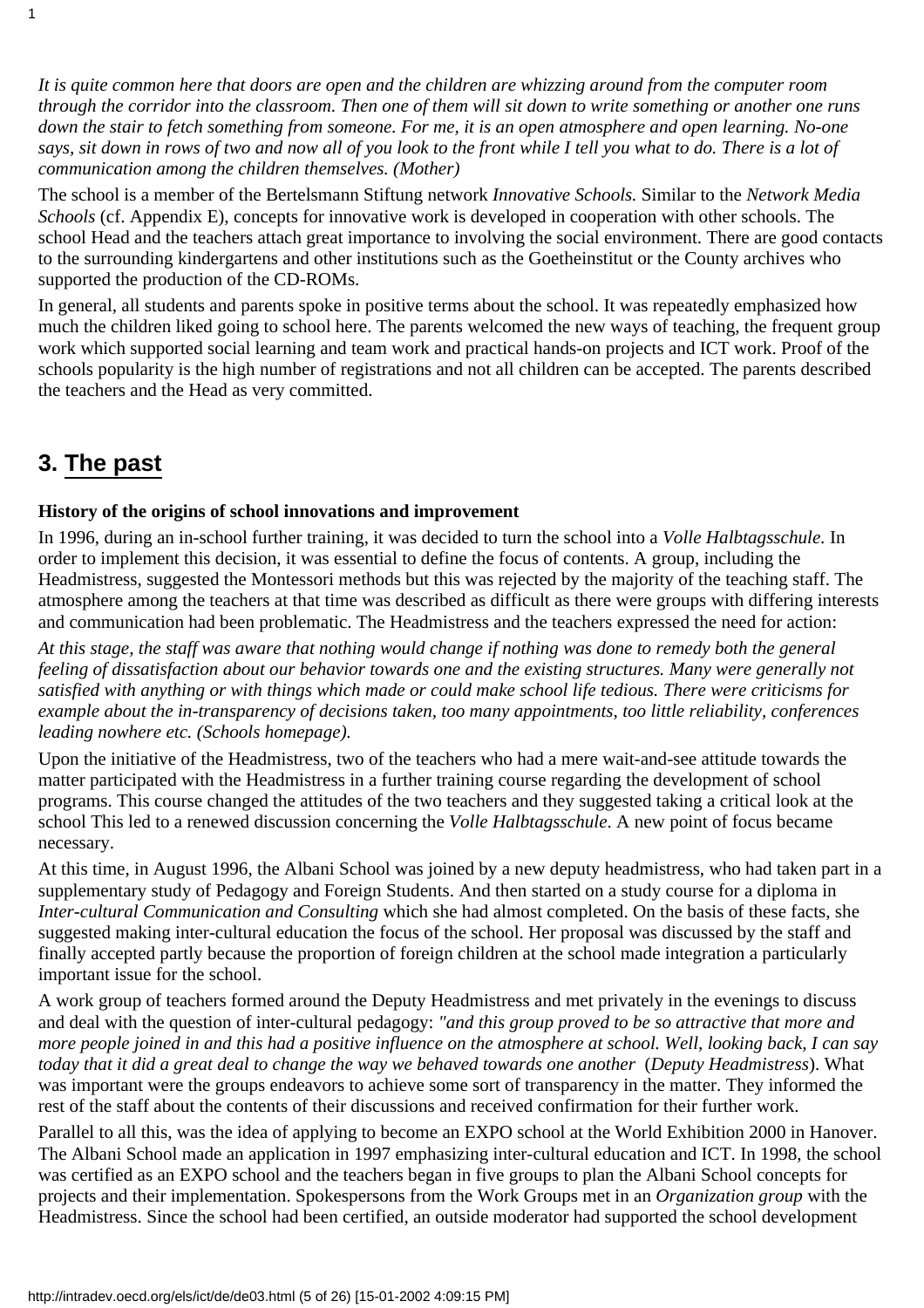process which had commenced. Project work and daily, weekly and multi-weekly plans for lessons and every-day school life were increasingly adapted.

More focus was laid on the parents who were explicitly asked to involve themselves in e.g. inter-cultural festivals and projects and in normal lessons. Co-operation with parents of foreign origins was also increased. A *"work group theme corner"* was initiated in which around 10 parents, two teachers and the Headmistress participated with the aim of working out inter-cultural projects for the EXPO. Among others, so-called *"theme corners"* were

organized in which large photos showing the cultures and home countries of the parents were displayed in the school. Foreign parents were also actively involved in the lessons. Additionally, so-called *"country days"* were held in which parents *Figure 3: Theme corner "Brazil"*

could attend classes and tell the children about their homeland or show games etc. Involving the parents was seen by teachers and the Headmistress as a significant contribution to integration in primary school.

Many teachers emphasized that they were currently very happy at



However, negative criticism came from teachers complaining of the enormous amount of work involved in the innovations, for example, work on the EXPO project took two years. Work group meetings, a vast number of projects in the inter-cultural and ICT field regularly exceeded the normal working hours and required an enormous amount of time and planning:

*Many of us here work more than the normal lesson times; everyone is involved in several groups and the work is very time-intensive so there are times when everything just becomes too much and you have the feeling that all your life simply centers around the school. But we all have families and children and they sometimes have to take second place (Teacher).*

In some cases, there were problems with some teachers who felt they were being pressurized to support and take responsibility for innovations.

#### **The History of the Origins of Information and Communications Technology (ICT)**

The first computer in the Albani School was given to an interested teacher in 1996 by a father who donated an old one. In 1997, the Albani School took part in the competition *Modern School,* winning DM 9,800. As a result of the Headmistresss efforts, a savings bank donated a further DM 1,000. With this money, the school bought its first three multi-media PCs and three printers, the whole process being initiated, supported and accompanied by the schools Head. The equipment went to two women teachers interested in ICT and to the above mentioned teacher s classroom.

The EXPO certification attracted new sponsors and in 1998, money was available for eight further PCs. One classroom was redecorated and converted into a computer room with the help of committed teachers, some parents and students as well as the *Kompetenzkreis Internet (KKI) (internet competence circle).* The KKI is an honorary group founded 5 or 6 years ago with the aim of introducing ICT into the school and to provide support for any problems resulting from this. The KKI comprised mainly students and schoolchildren who began to network the school in Göttingen and to instruct and support teachers in the administration. In 1998, internet was installed. One Albani School teacher had this to say about the KKI:

*In the beginning they were a great support as no-one had the knowledge to work in a computer room. Also the colleague who was responsible for the maintenance was in constant contact with us and when you remember they were all people working in an honorary capacity - that was simply super! I reckon, without them nothing would have got off the ground as, at that time, no thought has been given to an assistant for this work in the school (Teacher).*

The Headmistress is of the opinion that schools in Germany have been let down by the politicians. The town of



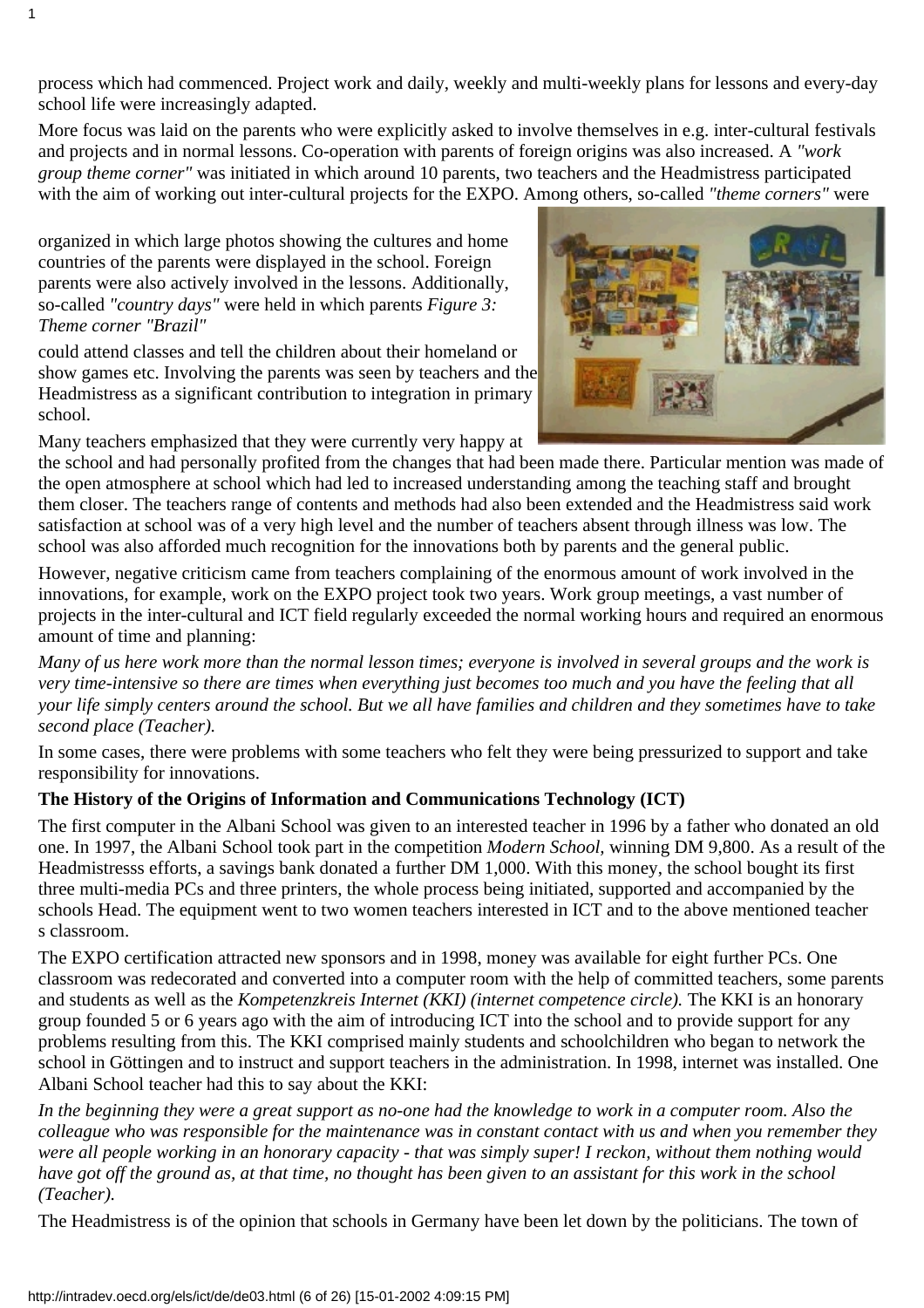Göttingen was an exception as it was one of the first towns in Germany to link up its schools to the *Town School Network* with the help of the KKI. The Albani School, too, received financial aid from the town for the technical pre-requisites necessary to introduce ICT. The Albani School had received no support from any other official authorities. On the contrary, teachers had frequently been delegated to other schools *"You get a telephone call in the morning and you are told "please send a colleague with such and such subjects to this or that school tomorrow!" (Headmistress).* Delegations of this nature always mean changing the timetable around and missing one teacher in the innovation process.

An additional problem was the handling of technical equipment: *"All the repairs have to be carried out by a teacher. In spite of the fact, that this colleague had PC experience, it was time-consuming to become familiar with this, for him, completely new network and hardware technology." (Information sheet: Installation of the computer room*) It was not always possible to cope with the administration work, the teacher needed a lot of time to gain his expertise in the administrative area. The other teachers and the Headmistress also had to invest a lot of time in order to acquire ICT skills and to work on concepts for lessons*.*

### <span id="page-6-0"></span>**4. The Present**

1

# <span id="page-6-1"></span>*4.1 Organisation of Evidence*

### <span id="page-6-2"></span>**4.1.1 Diffusion Patterns**

In every case, innovations came from a group of teachers. Working together in these groups led to a positive change in behaviour and communication with one another. This again increased the staff s willingness to cooperate and so innovations were adapted and diffused. At the beginning there was much resistance due to lack of transparency. Later contents were rejected and teachers refused to cooperate because of the extra work load. Some teachers even left the school. Early adapters display a willingness to try out new things and to further their own education

#### **School innovations and improvement**

The initial stages of creating and diffusing many pedagogical innovations at the Albani School depended on the willingness of the staff to change its ways of communication and behavior towards one another. The Deputy Headmistress can be seen as the initiator of innovations in the inter-cultural area as it was she who proposed this new special area. She brought fresh ideas and experience to the school and attached great importance to decision-taking and development processes being made transparent for all. Communication became open and transparent so it was comprehensible to all and could effect changes.

The following is said of the working group which formed around the person of the deputy Headmistress *"bit by bit, the positive atmosphere of the working group infiltrated the rest of the staff and in spite of the conflicts which still existed the colleagues expressed the wish to get to the bottom of the problems and to look for new solutions" (Article in example 1/99).* This group was responsible for the willingness of the teachers to tackle something new and to change behavior towards the whole staff. The decision to take part in the EXPO also triggered off changes and led to the founding of working groups and a diffusion of inter-cultural strategies throughout the whole of the Albani School. The new teaching methods were also widely diffused.

#### **ICT**

As already mentioned, the introduction of ICT at the Albani School was mainly initiated by three people, two women teachers and a male colleague. They were all very committed to the idea and began to carry out the first projects in their classes. The results of this work gave rise to great enthusiasm amongst themselves and the students. *"These colleagues were always talking about it in the staff room and really infected the others. They produced work, they had seen what could be done" (Headmistress).* In the EXPO project three teachers worked out the first ICT concepts and projects. They, and many other teachers, began to attend further training. The Headmistress said: *"In the meantime, all of the staff except for those who have nothing to do with PCs in their subjects, for example, the sports teachers no-one said "PC- No, thank you!" They are all so keen that they even spend their time at home with PC!.* Some teachers however said there were still some reservations regarding ICT amongst the staff. The Technical Specialist however modified this by saying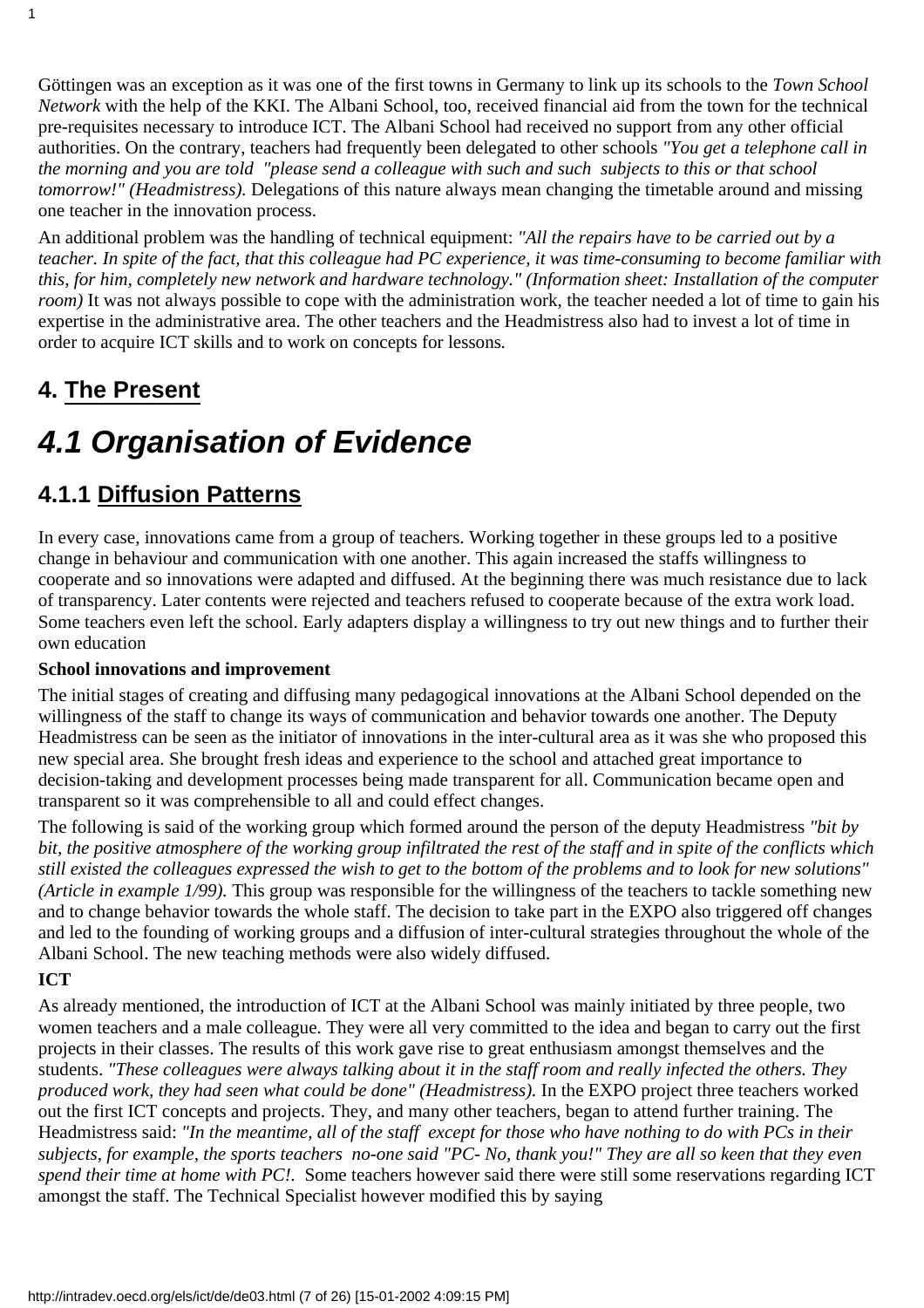*Well, regarding the computer room and that is where I spend most of my time - I can only say I see these three colleagues frequently and others hardly at all. At least, not with their grades. We have got to a point where at least some of them come and collect their e-mails but hardly ever use the room with their grades. They simply do not know how to handle a computer. (Technical Specialist).*

The Technical Specialist was of the opinion that many of the other colleagues were afraid of using the computer although he emphasized the strong wills of some teachers to gain ICT skills and to use ICT in lessons, in spite of the enormous amount of time needed to do so. However, all except one of the teachers interviewed, and the headmistress have used ICT in lessons or the computer room.

#### **Resistance**

1

At the Albani School there was strong cases of resistance towards the innovations. Some of the teachers rejected strongly the suggestions and work methods put forward by the working group. The call from the working group for more transparency and opinions among the staff simply revealed existing conflicts and quarrels among them.

*I can still recall the statement of one colleague who said: "I am doing nothing more at this school. I won t lift a finger if it looks like you are going to get us to work and then reject everything." They constantly forced the staff to put their cards on the table and this led to two colleagues leaving the school saying it was no longer the school they knew! (Headmistress).*

Some colleagues protested vehemently against the school becoming an EXPO school because they could see how much work it would bring with it and they really wanted to have nothing to do with it (teacher). They left the school together with another teacher who viewed the whole of the inter-cultural focus and ICT introduction with great scepticism. It was said that the one colleague who left because of ICT thought that she could not combine her artistic interests with ICT *"I think, she had no idea of what can be done with it. She just wanted no part of it. There was really strong resistance." (Teacher)*

Six months after certification by the EXPO society, the Albani School had to give up one teacher, as the number of students had dropped. As the school was in the middle of an intensive development program they did not want to do without a teacher who had been actively engaged in work groups and projects and supported the innovations. The organisation group proposed to make the teacher s leaving the school dependent on commitment to the school and her involvement in work groups. This was accepted by the staff and one teacher who had not been active in the process of change had to leave the school. One teacher thought this a very extreme measure, however, this particular colleague had always acted counter-productively and boycotted innovative efforts.

Parents also discussed the introduction of ICT intensively. Some parents criticized the fact that some students could not yet write properly and were already supposed to work with PCs. However, one father described the discussions as being very fruitful and he succeeded in minimizing fears and apprehensions. According to the teachers, resistance against the innovations dropped considerably or had even completely disappeared after the changes had been firmly implemented in the school.

#### **Early/Late Adapters**

It was said that those who had quickly taken up the innovations at the Albani School were flexible and were personally prepared to take on something new. These teachers were willing to work harder. In principle, the changes were viewed openly. The Headmistress said that early adapters were inquisitive and:

*They are prepared to look at new ways of presenting a lesson. They are very student-oriented, straight-forward, consistent and friendly. They are willing to test their own opinions, to listen to other arguments. They accept parents as equals, i.e. a group which is important for the school, and not as opponents. And they do not gossip about others as much. ... They continuously keep themselves informed, attending further training sessions which makes them repeatedly uncertain and gives them new ideas. About the other group: they seldom, or never, go to teacher training sessions. They are convinced their lessons are good and are wonderful at criticizing other people s lessons. They often use "we have tried that before, but..." as an argument. They see the parents as opponents. I dont think they prepare their lessons so well. The students are often frustrated and this leads to a certain kind of atmosphere in the classroom. They do not face up to conflicts but repress them. (Headmistress)*

Some of the teachers said that age was a sign that colleagues were slowly approaching the issue of ICT. Even late adapters said they were afraid that ICT would lead to a loss of social competences. For them social processes had top priority in the primary school and computers and internet ought to play a secondary role. Nevertheless, the late adapters emphasized that ICT was a part of the comprehensive learning process.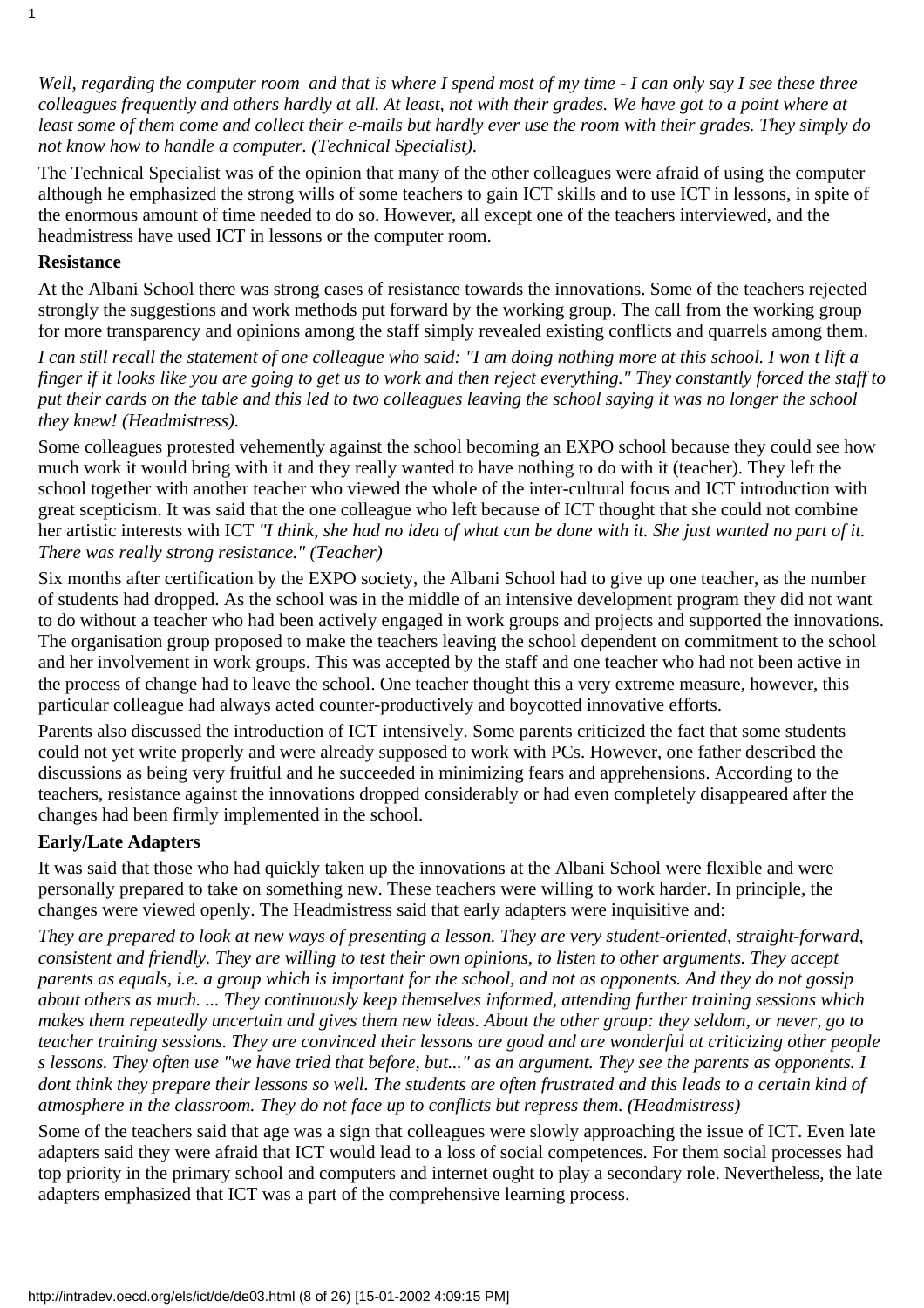### <span id="page-8-0"></span>**4.1.2 Staff development & involvement**

Systematic further training of the whole staff is a considerable factor in anchoring ICT throughout the whole school. At the Albani School, there is great readiness to take part in ICT training. Most of the teachers have already gained their first ICT skills in external courses. An in-school course and autodidactic acquisition help to consolidate this basic know-how. This could be further increased by the necessity of qualified training for functional positions.

#### **ICT**

1

Almost all of the teachers and the Headmistress have taken part in external ICT courses providing the staff with basic ICT skills. Teachers reported that they had been personally very motivated by them to continue use of ICT in the school. Some of the teachers and the Deputy Headmistress attended in the last three years external courses on email, internet and Power Point use. Since January 2001, one very committed colleague and the Deputy Headmistress have been participating in a longer term training via the D21 Initiative, which is called N21 in Lower Saxony (cf. Appendix E).

The committed male teacher is also taking part in external training, especially concerning equipment maintenance. Moreover, through the KKI and autodidactic means he gained a wide spectrum of knowledge regarding the handling of ICT which he now makes accessible to his colleagues. For about the last two years, he provides once a week an in-school computer course in the Albani School in order to give the teachers a basic training in information technology, email and internet. Between 5 to 8 colleagues, the Headmistress and a new colleague take part regularly in this in-school course. In the beginning, the male teacher accompanied the new woman teacher into the classroom to help with working with ICT. The Headmistress emphasized that because of the very high level of the in-school and autodidactic training, she preferred them to external courses. In addition to training and courses, many teachers, the Headmistress and the Deputy Headmistress taught themselves ICT skills at home.

Approximately 8% of the teachers judged their computer skills as good, 33% as fairly good and 58% as bad. Their skills were mainly to be found in the area of word processing and emailing. The teachers described themselves on the whole as users. Many teachers used the PC to help with lesson preparation (cf. Appendix B).

As a rule, the Technical Specialist is usually called in to help informally when there are problems with the computer or the internet. He can usually be found in the computer room so that he is always available for colleagues who are taking a class in the PC room. Many teachers appreciate this help very much and one of them said: *"If we didnt have this assistant at school, even fewer colleagues would use the computer room. Many of them wouldnt even go in there. And when he is there, they feel more confident, me, too."* But the Technical Specialist is not only there to help. The teachers emphasize that through him they have increased their ICT skills. *"I learn such a lot from him. I must say that through the daily contact with him in the computer room, I am constantly gleaning little items of information; its almost like a continuous form of training. Well, without him, things would be very, very difficult." (Teacher)* The teachers also still turn to the teacher who initially was responsible for the maintenance in the computer room because of his high level of skills. In addition to his teaching job, he has, in the meantime, become an advisor for primary schools in Göttingen who wish to develop an ICT area. But other, more-experienced teachers are also willing to help colleagues in difficulties and the open atmosphere among the staff supports this form of assistance.

One problem of teacher further training is the amount of leisure time it consumes. As a rule, the teachers even have to pay for this training themselves. In spite of this, the Headmistress still likes to see colleagues participating in such courses.

ICT training does bring some incentives with it namely proof of qualifications when applying for a functional position as, in the meantime, the school authorities demand such proof. *"that is, of course, a strong incentive for the people who are seeking to make further progress in their career" (Deputy Headmistress).* One teacher mentioned that she thought she was under a moral pressure not to ignore ICT.

The Deputy Headmistress evaluated current training opportunities as inadequate. She would like to see a fundamental training for teachers especially in ICT which is tailored to school requirements whereby the Initiative N<sub>21</sub> could bring changes. In general, the teachers and the Headmistress emphasized that all colleagues were willing to attend training and that they intended to participate in ICT training in the future.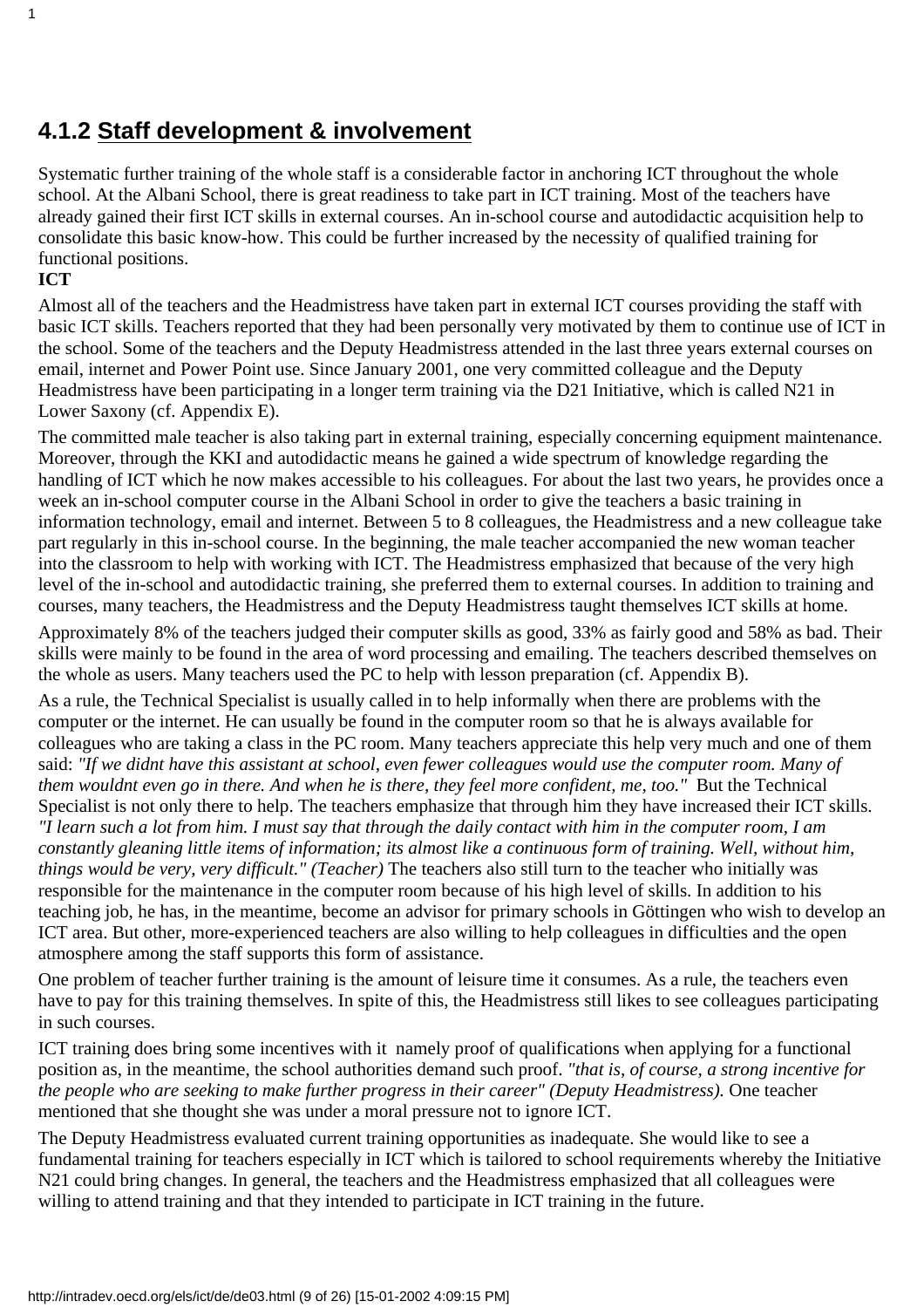#### **School innovations and improvement**

1

Teachers at the Albani School are also participating in further training in the pedagogical field. Particularly regarding the school s inter-cultural focus, many teachers took part in both in-school training given by the Deputy Headmistress and in external conferences. Many teachers and the Headmistress acquired their knowledge of innovative teaching methods in external courses. The Headmistress and two other colleagues completed a Montessori training course with a diploma. Furthermore, the Headmistress also participated in long-term training organized by the Lower Saxony Association of Head Teachers regarding school management and the development of school programs. She is currently attending a job-related supervision group.

### <span id="page-9-0"></span>**4.1.3 Role of Leadership**

In a team where the members complement one another, the Headmistress and the Deputy Headmistress provide very great support to the innovations. Both Headmistress and Deputy Headmistress want to provide impulses for change. The innovations have given the Headmistress a new understanding of school management. In the meantime, the staff is involved democratically in decision-taking processes and much importance is attached to transparency.

In an evenly matched team with differing task diffusion, the Headmistress and the Deputy Headmistress share the management of the school between them. Parents and teachers of the Albani School who were interviewed emphasized that the school development process and the associated innovations with ICT and in the pedagogical area were strongly accelerated and supported by the school management. The Headmistress is particularly receptive to the ICT area and is always trying to support it. Regarding ICT, the Headmistress said: *"It was clear to me relatively early on that this was a field the primary school could not ignore".*

It is said that the Headmistress supports innovative ideas and encourages people to try new methods going to great pains to ensure transparency and a good cooperation with parents and also has built up good contacts to local kindergartens. She attaches great importance to including local institutions.

*Summary: My role as Headmistress is to provide impulses, to create a reliable framework and to prevent conflicts from arising. However, if conflicts do occur which is always the case when people work together, then it is my job to make them a point of debate. (Headmistress)*

According to the teachers, one of the Headmistress s concerns is the representation of the school in public. She maintains contacts to the outside and endeavors to raise money from donations. She also tries to carry out regular evaluations of the implementation of planned objectives and projects among the staff. She describes herself and her role within the innovations as uncomfortable *"I am quite strict and I demand, or expect from my colleagues that certain things are adhered to."*

Colleagues remarked critically that the Headmistress had been too quick in her desires for change at the beginning and that she *"wanted to push a project on to us now and then"* The Headmistress also admitted this failing and said that she had learned by it to *"work in a team and, well, not to take decisions alone. I fell on my nose more than once doing that. Ive learned to involve many people" (Headmistress).* She had revised her idea of school management although she was still responsible for adherence to legal and administrative regulations, she now includes the competence of her colleagues in all other decision-making processes. *"Decisions are no longer made in a two-woman team, but are taken mutually by all" (Headmistress).*

The democratic and transparent form of decision-making at the Albani School is supported by the Deputy Headmistress, too. The Deputy Headmistress is described by teachers and the Headmistress as a person with many ideas whose professionalism lies in the field of inter-cultural issues. One teacher remarked on the school s inter-cultural focus: *"Ms Y (the Deputy Headmistress) is firmly behind in the idea with 197%"* and one father said as far as the Deputy Headmistress was concerned, working in the Albani School was *"her lifes work".* The Deputy Headmistress is seen as the driving force behind innovative change:

*Well, our Deputy Headmistress brings many new ideas to school. She is enormously creative, has proposals for many projects and also has a way of getting other people interested in them and in the end, we find ourselves enjoying them. Well. I have worked in a working group with her and it was great. I think, she is really the central figure at this school who has got lots of important things moving. (Teacher)*

The personality of the Deputy Headmistress has had a compensatory effect on the Headmistress which promoted the innovation process: *"I think that X.Y. (the Deputy Headmistress) and myself complement one another quite*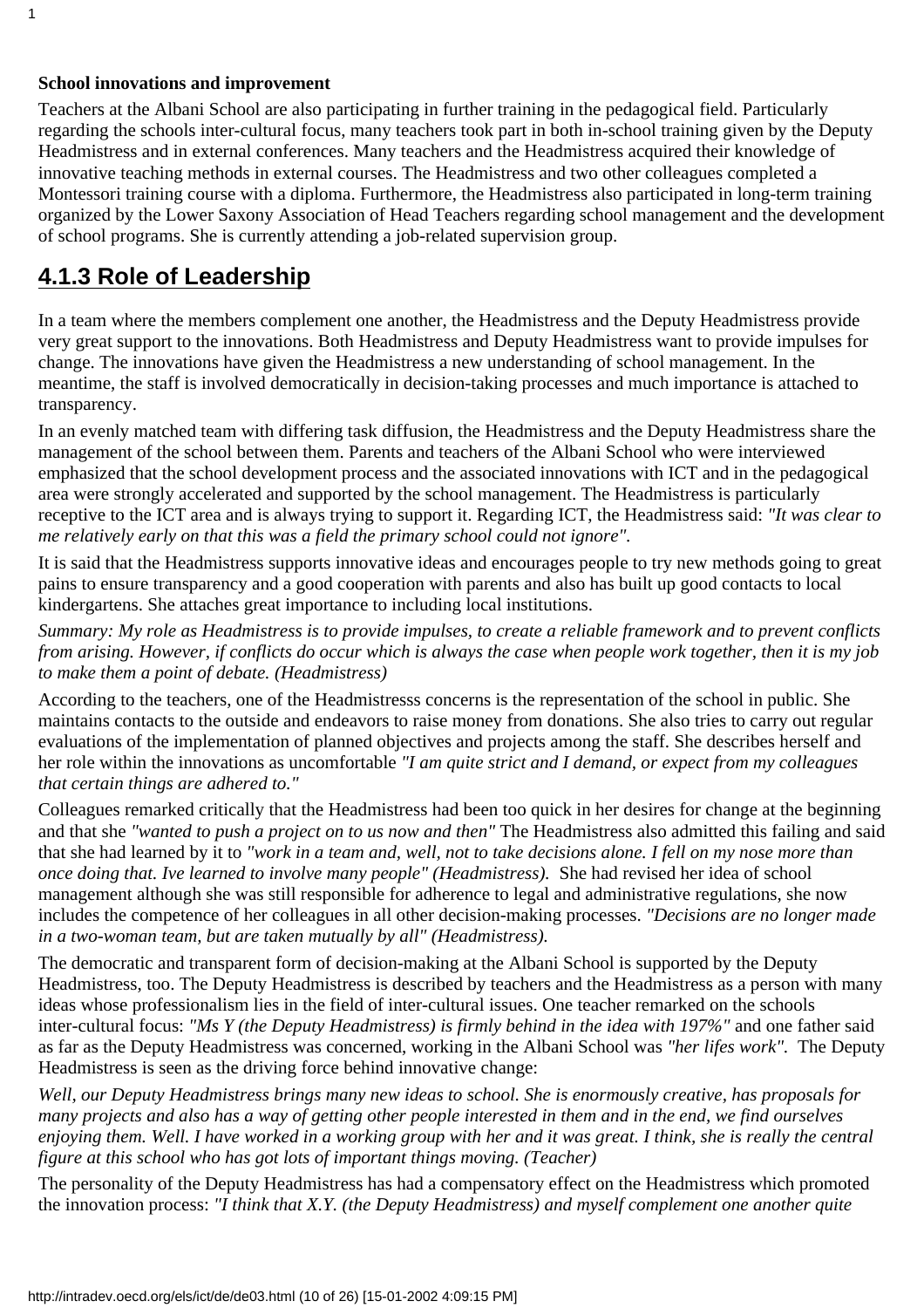*well. I certainly have the more male role to play in the school management, and X (the Deputy Headmistress) the more female role, the understanding role." (Headmistress)* The Headmistress criticized herself for not praising her staff enough and in this respect the Deputy Headmistress who went to a lot of trouble to create good relationships had been very important and helpful. In the meantime, the Deputy Headmistress is the Ministrys representative at schools for the area of inter-cultural learning. For this she had been given a reduction of ten hours in her teaching time at the school .

The Headmistress endeavors to offer incentives; thus two teachers involved in developing an ICT curriculum were given a reduction of one lesson per week in this school year. Moreover, the Headmistress tries to support those persons who require assistance in introducing ICT into their lessons by providing a co-teacher to teach the students computer basics.

### <span id="page-10-0"></span>**4.1.4 ICT-Innovation Connections**

1

Up to now, ICT has not been established as a firm part of the general guidelines for primary schools in Lower Saxony, all the same, the Albani School strives to teaching its students ICT basics. It was observed that ICT was frequently used in project-based teaching. It is assumed that there is a connection between ICT and new teaching practices which do away with the frontal teaching methods.

The Headmistress reported that the general guidelines for the school curriculum in primary school were very old and that those for primary schools in Lower Saxony did not include ICT. The utilization of ICT is not prescribed. One very committed woman teacher said: *"Today, everyone wants schools to go into the network, but there are absolutely no didactic strategies on how to do it."* So, she and another equally committed woman teacher, began working out an ICT curriculum for her own school, defining learning and working stages and putting together a collection of materials to enable other not so experiences teachers an easier start. The curriculum is to be used in future for the first to fourth grades in the Albani School. Two teachers are currently testing and extending the curriculum.

There is already one objective for the students and that is *"to bring them step by step into the using the PC, internet and the sending of e-mails properly." (Locum 64/99)* and to provide them with a basic training in information technology. In the first grade, the students are taught basic computer skills and learn how to use the computer with the help of educational programs in the classroom. In the second grade, students are split up into small groups and learn how to handle the computer in five to six lessons. In the third grade, the students are introduced to Word, internet and e-mails.

Particularly the two very committed women teachers and one male teacher use ICT competently, innovatively and for a wide range of subjects. in lessons. At the time of our investigations, one of the women teachers was working with students in the third grade in a project-based lesson creating a school newspaper. The students had to use the computer, internet and learning software to write and design a newspaper describing the students excursion to a farmyard. The students spent several hours a day in the computer room. This teacher frequently carried out similar projects in her classes She has also used the CD-ROMs with her classes. The headmistress reported that this teacher had begun systematically to introduce ICT in lessons regularly right from grade 1 independent of special projects. All the other teachers who we interviewed said they had already worked with learning programs and internet researches with their students. In particular, teachers and their students maintain contact to other foreign schools, working with them on joint projects. ICT was most widely used in Elementary Science and German. In addition to the partner projects, learning programs are frequently used. This year in the German lessons, a learning program called *"Pusteblume"* (*dandelion)* was used in combination with a text book from the first to the third grade. In Mathematics, a program called *"Blitzrechnen" (rapid arithmetic)* was used from the first to the fourth grade. The students were able to work with the computers and learning programs in the classroom during the school day, the beginning and close of which is open. For the first grade there exist the *"Junior Schreibstudio" (junior writing studio)* where the students could practice simple graphic design with an audio feedback. The students also worked on the internet using special search machines for children. As a rule, the students are given no set homework to do for which a computer would be necessary as not all of them have access to a computer at home. However, they can prepare reports and essays on a voluntary basis with a computer and search for information in the internet to be used later in a lesson

The Technical Specialist thinks that more use could be made of the computer room. He estimates that about 25% of the teachers at the Albani School regularly work with ICT in lessons. He and a woman teacher thought that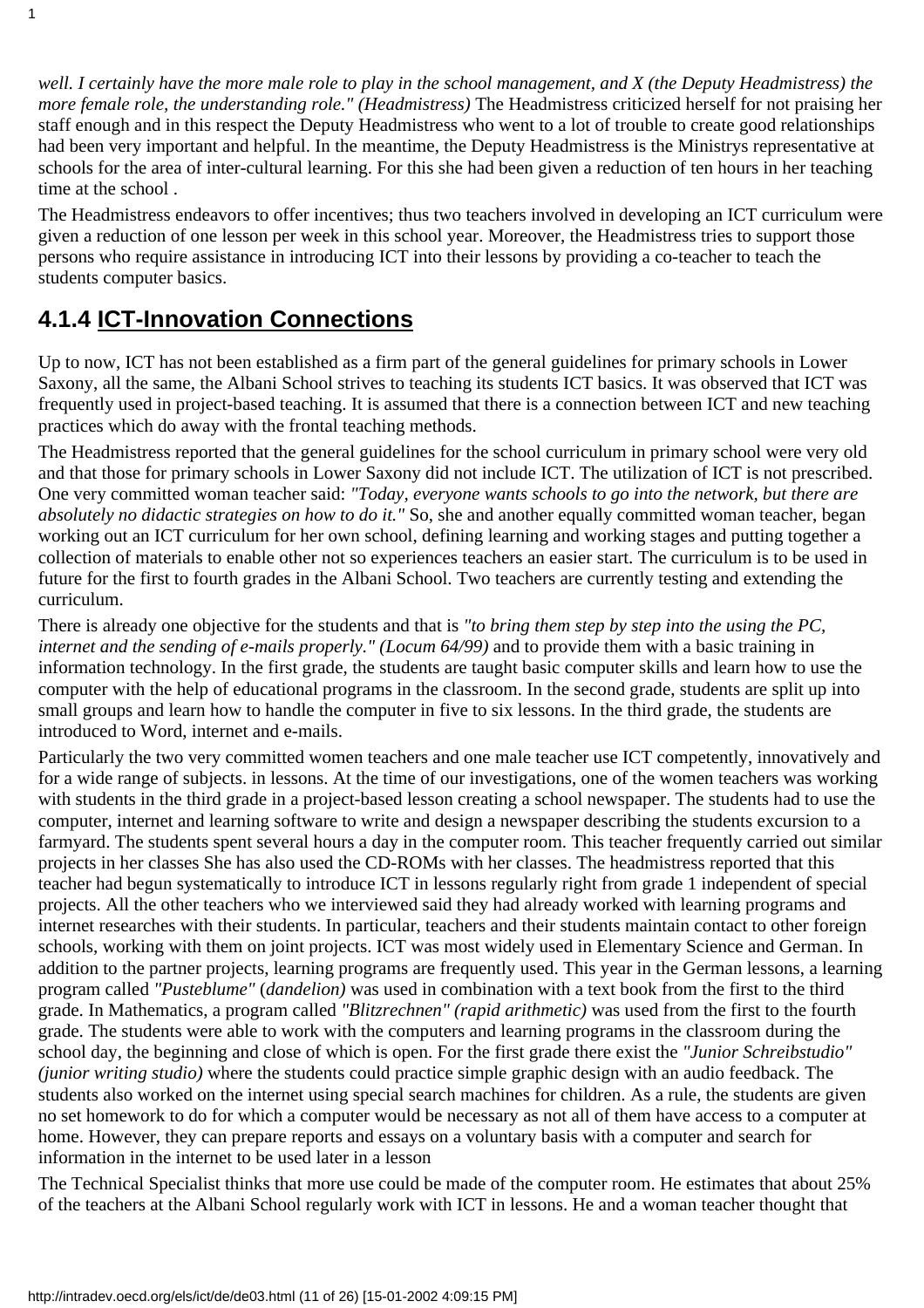there was too little teaching of basic computer skills and applications. Too much importance was attached to dealing with the contents of topics. One woman teacher criticized that the timetable did not foresee lessons for the specific acquisition of ICT skills.

The Technical Specialist was of the opinion that those teachers with little ICT knowledge only rarely used the computer room as firstly, they preferred traditional methods and secondly their ICT skills were limited. *"And of course, that is not easy to have a chaotic bunch of 12 children hanging around with none of them knowing either how it works and shouting for help and you yourself have no idea either how it functions" (Technical Specialist)*

#### **Relation of educational innovations and ICT**

1

#### *Figure 4: Teacher with students in the computer room*

Pedagogical innovations and ICT have an equal footing in school life at the Albani School. ICT is used in inter-cultural sectors and in new forms of teaching. For example, internet is used for searching material about foreign countries or the email is used for communicating with the partner schools. The Deputy Headmistress sees a links between contents *"because we have taken into consideration that the opportunity of working nationally and internationally with the network has logical advantages for inter-cultural work." (Deputy Headmistress*). The Headmistress was also of the opinion that ICT would facilitate the students access to inter-cultural learning. Some of the teachers thought that changes in the form of teaching had been brought about by the school s form of organization, *Volle Halbtagsschule* which had created more liberal general conditions and structures for innovative teaching practices. In lesson audits, it was observed that those lessons where ICT was used were replacing the old *"chalk and talk"* methods. Apparently, ICT requires new forms of learning and teaching, The Headmistress also assumes that ICT has a positive effect on teaching methods. She writes in the Nomination Form for a School Site: *"On the*



*whole, regular use of ICT in lessons is changing frontal teaching in favor of project-oriented lessons in which the students tend to work independently on the special areas they have chosen."* Other teachers also confirmed that there was such an effect.

#### **Assessment of working with ICT**

Even though some teachers described the computer and internet as additional tools and peripheral issues which were not essential for lessons, they did comment that they would not like to miss them as they made many work steps easier. Furthermore, ICT represented *"the trend of the times" (Teacher)* which ought not to be opposed. Teachers and parents saw skilled handling of ICT even in primary schools as a necessary key qualification for students who, intrinsically motivated, wanted to learn to handle ICT.

Nevertheless, the teachers emphasized that the computer ought not to be seen as an ends to the means in imparting ICT skills but should be imbedded into contents and projects. In general, the use of ICT depended on the contents of the lesson. It was not always a good idea to use the PC and the internet.

## <span id="page-11-0"></span>*4.2 Outcomes*

### <span id="page-11-1"></span>**4.2.1 ICT Infrastructure**

The Albani School has a modern infrastructure. Maintenance and Servicing is carried out by a permanently employed Technical Specialist. The infrastructure was financed in particular by EXPO funds and sponsors resulting from this support. However, money for maintenance work is often scarce. *Figure 5: Computer room*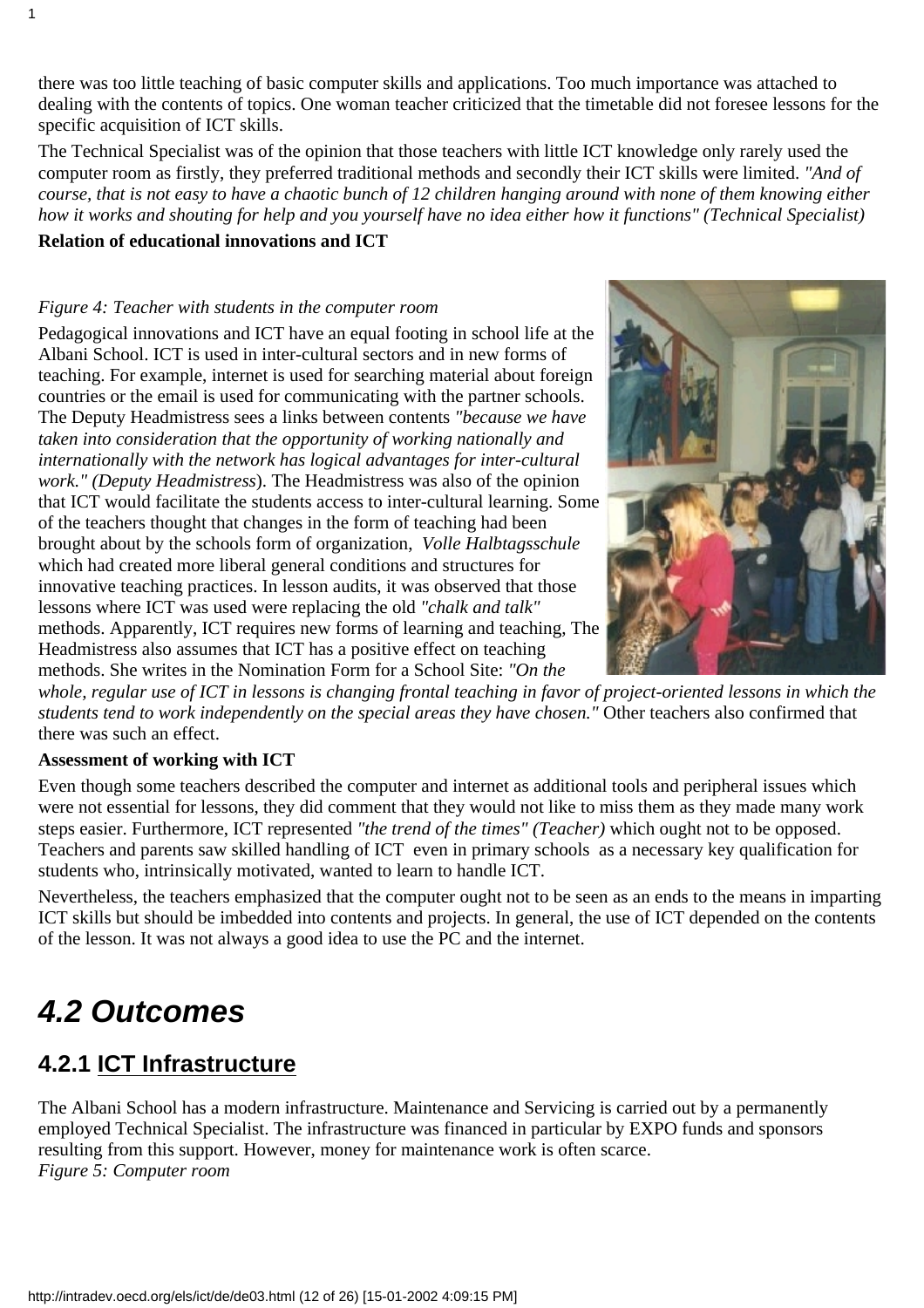

The Albani School has in all 26 computers, of which 25 are linked up to the internet. There is one large computer room with 14 PCs for the students and one computer station for the Technical Specialist with a PC, CD-burner and scanner. Three laser printers are installed in the computer room. In each classroom is at least one computer with printer. A PC and a printer are in the school office. The school has a 10M bit leased line. 220 students and 14 networked computers in the computer room means a ratio of 16 students to one computer; based on all the computers available to the students, a ratio of 9 students to one computer.

The Albani School was a partner school to Microsoft from the EXPO certification to the end of the EXPO and received a vast amount of software and educational programs free of charge. They also have many educational programs from the publishers of school text books. Reference programs are installed in the computer room, e.g. ENCARTA. The computer equipment was described by all those interviewed as modern.

#### **Technical Maintenance**

In the beginning, maintenance at the school was carried out by teachers committed to ICT supported by the KKI. One year ago, the Regional Government approved the position of a school assistant, who functions as the Technical Specialist and is permanently employed for 19.25 hours per week at the Albani School. Before his studies in *Social Pedagogy* he had completed a state-examined study course *Business Management in Computer Science.* Considerable parts of his qualifications were acquired auto-didactically. He is mainly responsible for administrating the network. He is described as being very skilled and carrying out is duties well. *"Well, problems crop up every day and we really need him a lot. And, if we didnt have this person whose real position here is as School Assistant - then the whole system would simply collapse. Its as simple as that." (Deputy Headmistress*)

#### **Financing**

The annual budget for 2000 was DM 39,180 of which DM 6,000 was a one-off payment made by the EXPO Society. The average share of the budget for ICT in 2000 was about 26%. Finance resources for the Albani School are the town of Göttingen and the EXPO Society who provided financial aid from 1999 to 2000 some of which was spent on technical infra-structure. The EXPO was important for the computer equipment at the Albani School: *"All of these things and the many computers, all down to the EXPO. Without the EXPO we would have nothing." (Technical Specialist)* The Albani School also received money and material donations from sponsors and parents. The internet link-up costs the school DM 30 per month, according to the Technical Specialist.

#### **Problems**

Many of those interviewed said that finding money for essential repairs, acquisitions and modernization work in ICT was the biggest problem. The Technical Specialist himself had no problems with maintenance but mentioned that he thought his position as School Assistant was not appropriately reimbursed. The Deputy Headmistress encountered this remark with the wish that the Technical Specialist would be given a full-time position at the Albani School as *"he often does not have time to solve all the problems which crop up". (Deputy Headmistress)*

### <span id="page-12-0"></span>**4.2.2 Effectiveness**

ICT has a positive effect on learning motivation as it requires independent and self-controlled work from the students. A normal contact with ICT from an early age is seen as a great advantage. Nevertheless, teaching basic ICT skills to young students and showing them to operate ICT is difficult and time-consuming.

#### **Learning motivation/Learning behavior**

*Figure 6: Boys in front of the computer*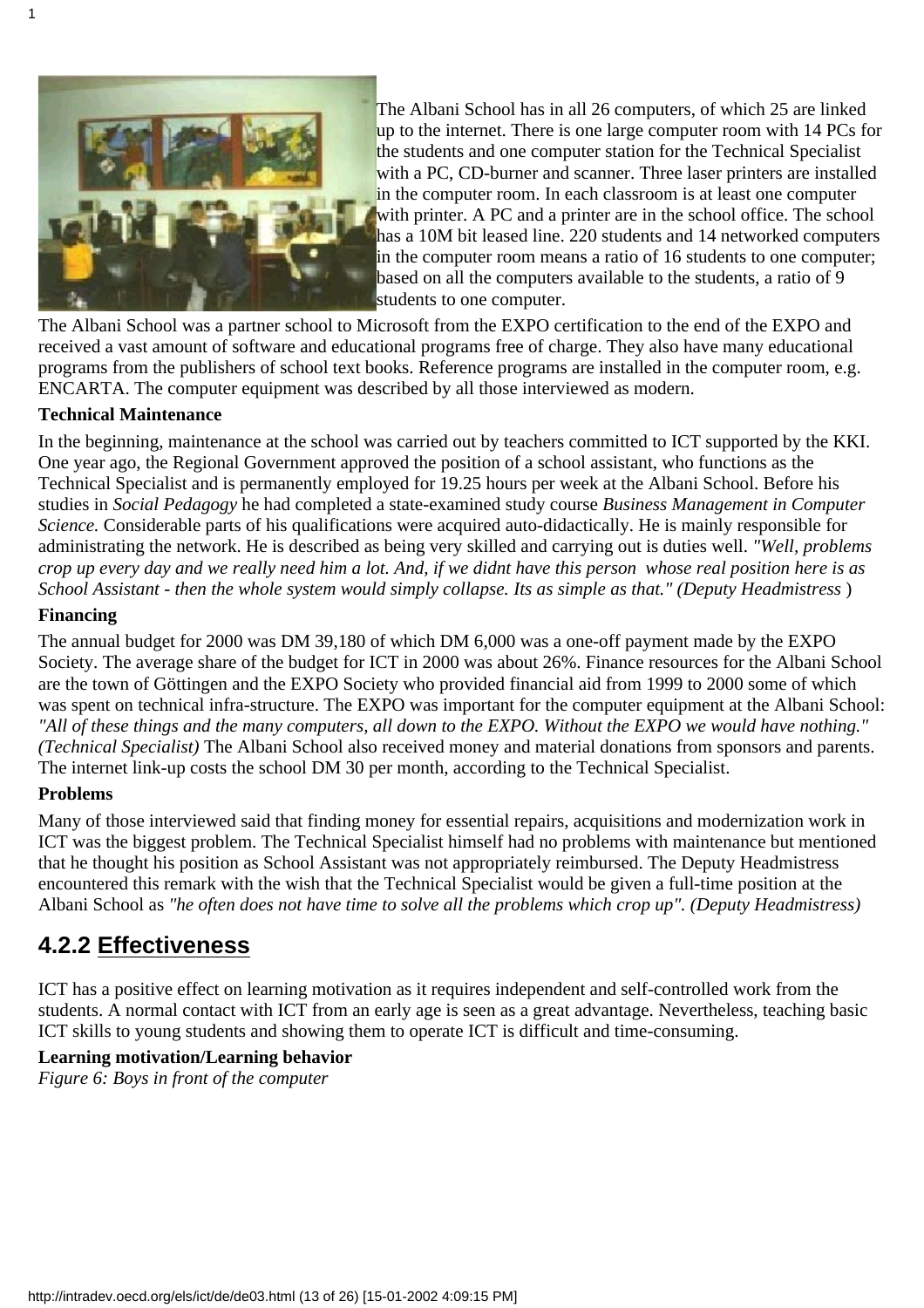Both parents and teachers remarked that ICT has a positive effect on learning motivation and work behavior of students. The children carry out work on computers as in a game and show a certain inquisitiveness towards ICT. It was observed that the students were very enthusiastic and fascinated when dealing with ICT particularly when working with software and designing texts. ICT would appear to increase the students joy to learn, they were more motivated and were prepared to cope with a certain amount of effort which they probably would otherwise have avoided.

Teachers reported that working with ICT allowed the students to learn more independently as the students could work with educational programs without the help of the teacher. The students did not for help so frequently and were not afraid of breaking something. The learning process was self-controlled and adapted to the student s personal learning speed.

*ICT has most certainly led to a higher level of learning motivation. Well, the children find it extremely interesting and they experience success relatively quickly. For example, they always get a positive feed-back from the learning*

*software straight away. Or, if something didnt work out, they can handle it in a different way as when the teacher simply says Thats wrong. Well, the children find it very positive to learn on their own, they like doing it. (Teacher)*

ICT work is often project-based und adapted to current topics. It is easier to create a personal reference to the child s world. Working on a class newspaper or CD-ROM on the child s native country focuses more strongly on their interests and some teachers said this led to more involvement and cooperation from the children.

All the same, one teacher said that in the past three years not all children were necessarily motivated by working with ICT but in the meantime, handling computer and internet *"was no longer anything new for most children." (Teacher)*

#### *Figure 7: Students working with the computer*

1

It was observed that the students mostly worked in groups of two or three on one computer. They discussed the division of tasks, procedure methods and occurring problems amongst themselves. The teachers held this type of exchange to be very positive. It promoted social



processes as it was necessary for the students to discuss the various activities and to come to a conclusion themselves. Moreover, students were seen to support and help each other. In general, the teachers pointed out that the learning process using a computer promoted communication.

Many teachers admitted that sometimes the students knew more than they did and that they often turned to them for help in an emergency. *"that means the children notice in this way that we are all still learning and this is a situation which gives them self-confidence." (teacher)* Many teachers said that their contact to students had

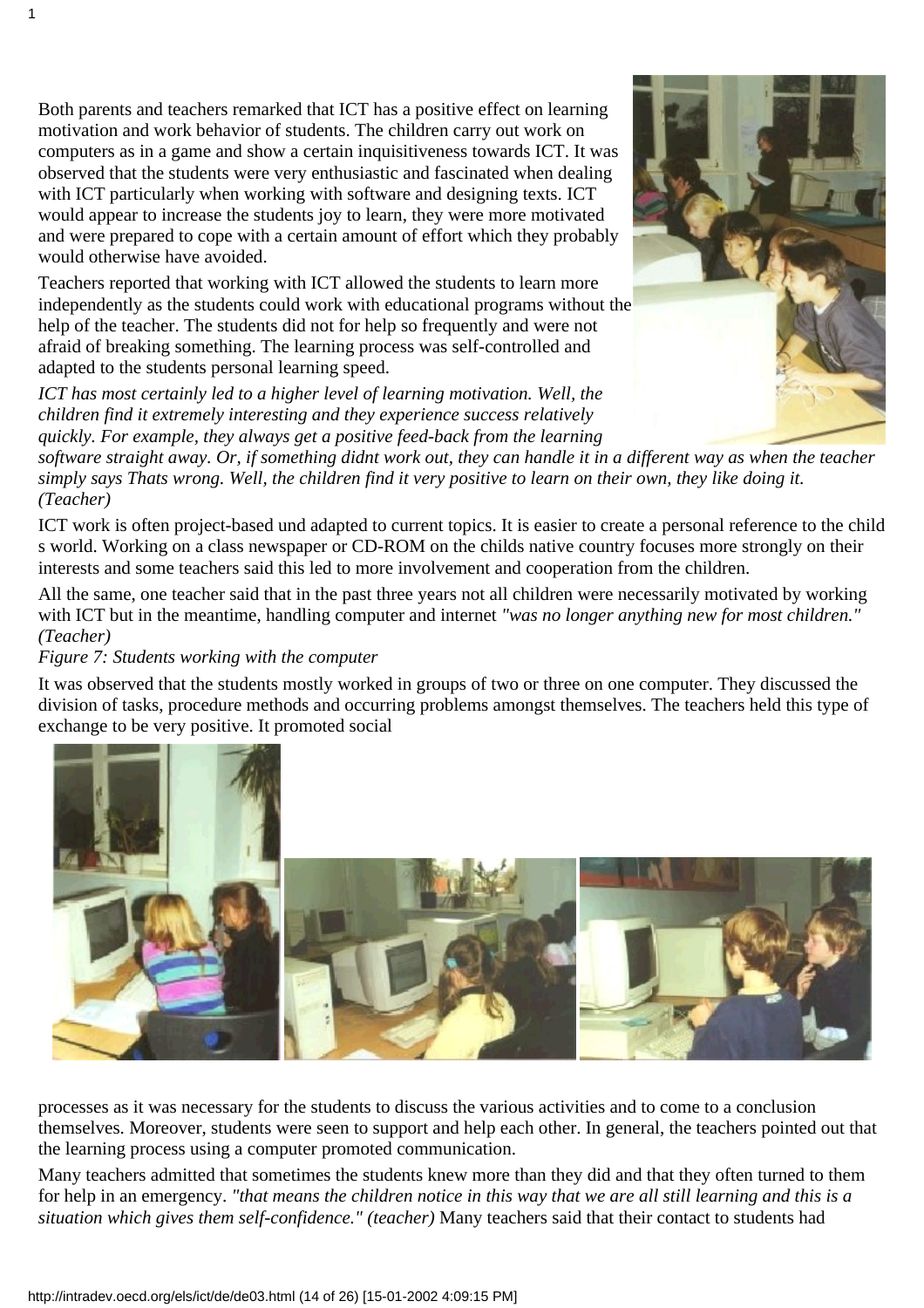become more one of a partnership and they saw themselves more as a moderator who was there to provide impulses. But not all teachers interviewed thought that the changes in teacher/student relationships and roles were to be put down only to ICT but also to project-based work in the school.

Working with ICT, which is usually integrated into project lessons and normal weekly lessons, has led to changes in learning behavior:

*Working in very small steps with the students progressing together from one step to the next is not possible if you are using ICT. Lessons are on the whole much more open and the children have more scope to make decisions. The child works independently and takes over more responsibility for his/her own learning (Headmistress)*

#### **Advantages/Benefits**

It has been emphasized that innovations and changes have had a positive effect on student behavior: *"When I am working with the children and I compare it to ten years ago, I see that the atmosphere at school has changed for the better. There is less violence, less quarrelling and less destruction. (Headmistress)*

All teachers, parents and the Technical Specialist saw that the major advantages of ICT at the Albani School was that the children learned to handle ICT as a matter of course from a very early age, enabling them to deal with ICT in a very uninhibited way and to acquire important skills for the future.

Also seen in a positive light was the rapid access to current information from the internet and the facilitated contact to partner schools via e-mails.

The opportunities for teachers to give students individual tasks to perform with ICT was often observed in the lessons. The learning programs used at the Albani School are adapted to the students abilities. It is easier to promote students, both low and high achievers, according to their ability level.

*It is also a positive factor that the children can work in some cases according to their abilities, e.g. in Mathematics. In the second grade, in such phases, there are two to four children working with material from the third grade, and not the second. That is possible and I do not have to keep looking for additional material as it is all there on the CD-ROM. Even the primary schools cannot behave as if there was no such things as ICT (Headmistress).*

Low-ability students can try out for themselves what they can do with learning programs. They can work independently without fear of having to show what they have done in front of a class. Students who are not particularly recognized by their fellow-students can achieve recognition with their ICT skills and thus more self-confidence.

#### **Problems/Disadvantages**

One disadvantage is that there are not always enough computers for all the students who would like to work on them. The computer room cannot always be used as it is often occupied by classes and there are often bottlenecks regarding space.

Another problem at the Albani School is the age of the students. For the children it is even a problem for them to train the hand and finger movements necessary to be able to use the mouse. Computer language is also not suitable for small children according to the Technical Specialist. The children often had problems logging in to the computer and the many terms in English were too difficult for children to understand and thus the teaching of ICT skills took longer. As children were only just beginning to learn to read, word processing on the computer was also difficult. This could be especially observed when the children were using the keyboard as they often took a long time to find the letters as they did not yet know all of them!. The Technical Specialist also criticized that the children had to adapt to the logics of how a computer "thinks".

*Is that really a sensible thing to do at that age? Well, if children are to work with the computer then they must realize that they must do what the computer tells them to do and not what they want. I am not sure if that doesnt limit things unnecessarily. (Technical Specialist)*

One difficulty mentioned was the variety and incomprehensibility of information from the internet. It was not easy for students to search for and select information in the internet although the students often used a child s search tool. The students themselves said *"you have to know where you want to go and what you are looking for" (Student)*. Several teachers remarked that it was important to prepare searches in internet well.

#### **Controls/Misuse**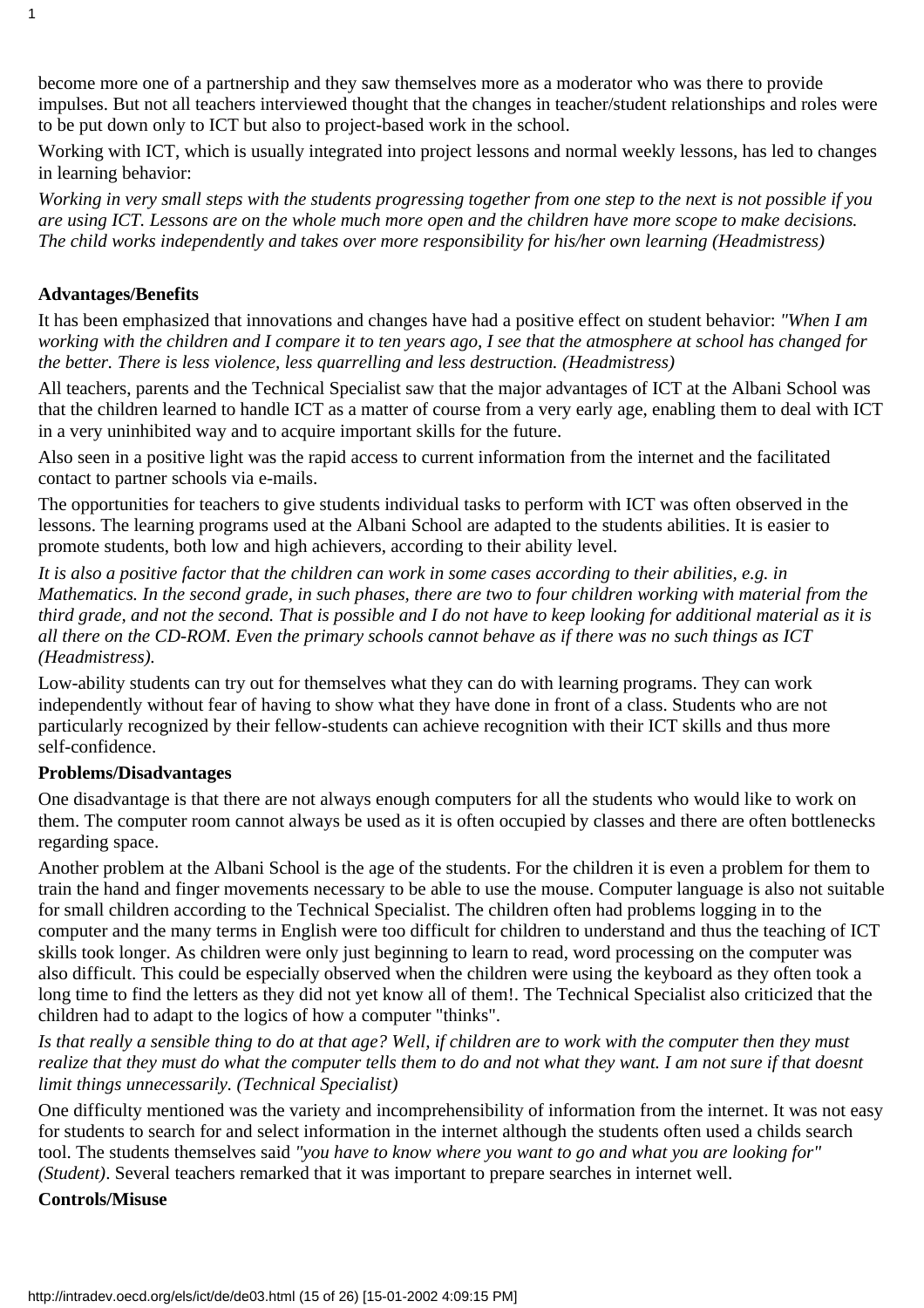There has been , in general, as good as no misuse at the Albani School. There had been one case of a student secretly installing software and changing set information and sometimes the students surf the internet during lessons. Besides, a password has been integrated into internet use via the *Stadt Schulnetz (town school network)* so that undesirable pages cannot be accessed. The computers are so arranged that the Technical Specialist can see all the monitors at once and he is responsible that no misuse occurs.

As a rule, teachers supervise the students when they are working in the computer room. As there are always two teachers to a class, one teacher can remain in the class room and the second goes with a group into the computer room. Furthermore, during school hours the Technical Specialist can always be found in the computer room to help teachers and students with ICT problems. The students have no access to the computer room without supervision.

#### **Responsible handling**

1

Parents reported that their children had acquired a positive attitude towards using computers and internet and the computers at home were not used for games so often any more. The students had learned that the PC and the internet had other uses. As a pre-requisite to responsible handling of ICT at the Albani School would appear to be the conceptuality which teachers displayed when working with ICT. The children are supposed to work and not play on the computers at school *"We want to set up clear differences between working at school and working at home." (Teacher)* Furthermore, all teachers pointed out that they always used ICT sensibly and with certain objectives and that students were given certain tasks which they had to implement.

*Well. They must learn to use ICT sensibly and I try to show them that. Or, if we write simple texts with Word then this must have a purpose. Why shouldn t a text be written simply by hand? Well, because we want to publish it. Or because we want to store it on a disk so that we can process it later on, etc. (Deputy Headmistress)*

In addition, two teachers said that they supported responsible student ICT handling by setting up rules like the ones used in class which then also apply when working with ICT. Anyone violating these rules would answer directly to the teacher.

#### **School innovations and improvement**

All teachers, parents and the School Management described project work in daily or multi-week timetables at the Albani School as very effective as this form of lesson promoted key qualifications. The students learned to work in a team, to design and construct their learning process themselves and to take on responsibility. They were also able to view longer processes better and this method of teaching increased student motivation; all skills and abilities held in high esteem by those teachers and parents interviewed.

#### *Figure 8: Students presenting an essay of whales*

The new form of teaching also led to a change in the role of the teacher. Teachers now see themselves as moderators and partners to their students and not as a lecturer as in the traditional role. However, some teachers had problems to work with a second teacher in class: *"many of my colleagues had great problems with this at the beginning, suddenly to have a second teacher in the classroom and to have to teach in cooperation with her. We have never been taught how to do this" (Teacher).* The new teaching practices meant that the teacher is involved in what is happening in the lesson and some found this a problem: *"You*

*are working the whole time as there is more to do than just writing on the*



*board and letting the children copy. That used to always be a moment of calm! Today, you are moving about the whole time." (Teacher).* Another problem in connection with new teaching methods is the difficulties of evaluating the student s work behavior and work results. As individual students were doing a variety of tasks it was often a problem to make comparisons. Furthermore, the teacher finds herself in a conflict situation because she must either teach traditionally according to official guidelines; e.g the student writes an essay which is marked or she can observe the individual behavior of a student during the course of a project and give a mark for performance. A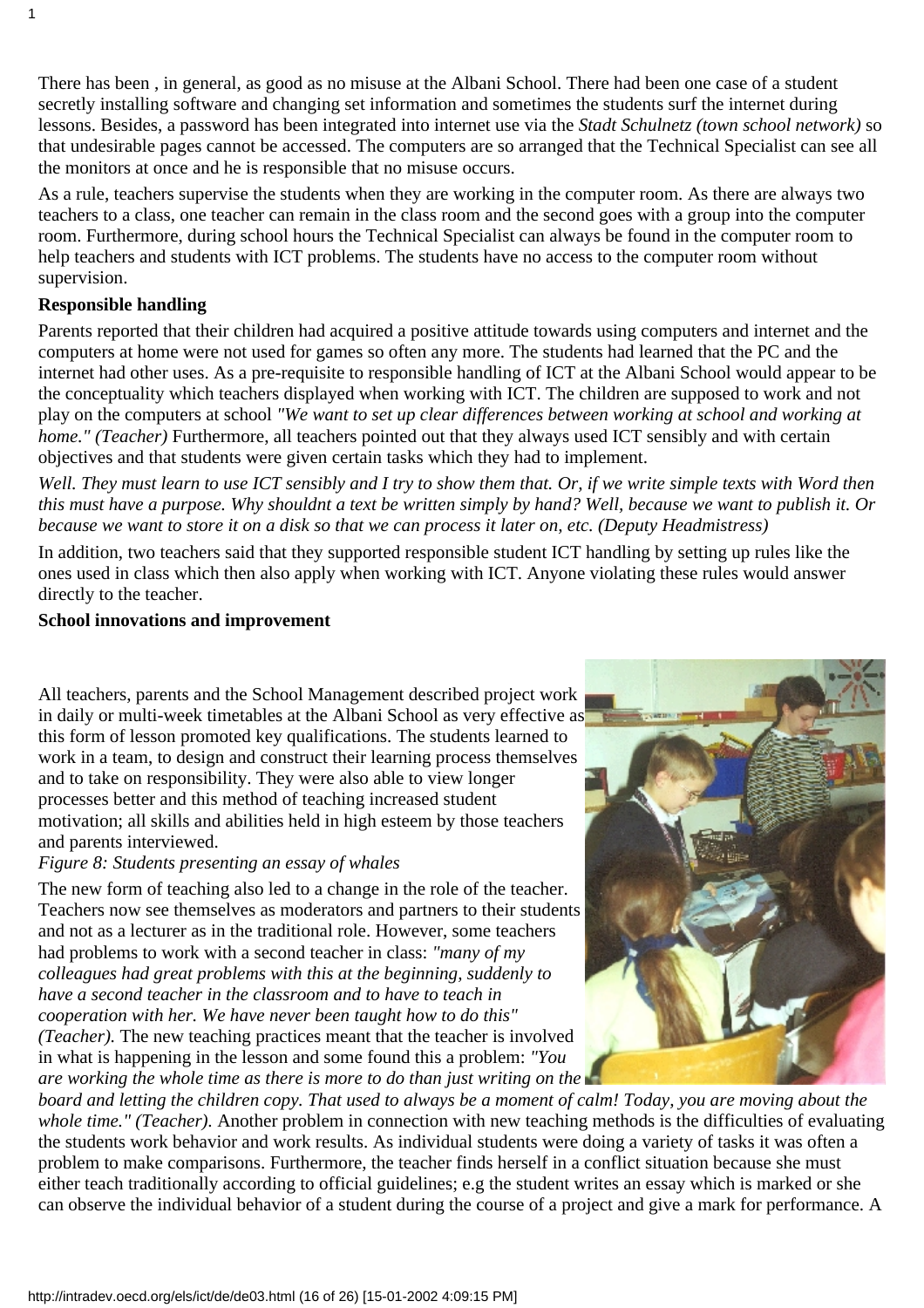further problem described was the preparation of lessons *"It must be said that it is not easy for the teacher. They need a good overview, they must plan for the long term and must try to make individualized plans. Whatever they do, they must always take into consideration whether there is something in their plan for everyone." (Teacher) Figure 9: Country day New Zealand*

The focus on inter-culture at the Albani School has had many positive consequences on the students learning and behavior. Almost all teachers and parents and the School Management emphasized that inter-cultural pedagogy gave children from foreign backgrounds much more self-confidence. As the origins and cultures of foreign students was a part of the lessons at the Albani School, the children were made aware of their "being different" and were able to learn to accept this. Particularly the parents of such children welcomed this positive aspect because the children did not have to deny their mother tongue, culture and nationality. The teachers and parents of German students reported that



the inter-cultural work led to increased tolerance and consideration towards their foreign schoolmates and other cultures. One mother wrote an enthusiastic letter to the teaching staff after the EXPO to express her thanks:

*You are giving our children and their parents a great present. And more: you are setting a sign to the outside world for humanity, for vitality and the joy of living far beyond the what is prescribed. The frankness and tolerance which you impart to the children, the awareness that they are all citizens of the world will remain anchored in their minds and feelings and help them to construct the future (Mother).*

### <span id="page-16-0"></span>**4.2.3 Academic Rigour**

As ICT is not officially integrated in the school curricula of Lower Saxony there are no official regulations for teaching ICT. Although two teachers are currently working out an ICT curriculum it is not binding for all teachers. The strict inclusion of ICT is still dependent on the teachers and their ICT skills. No consistent inclusion of ICT is fully implemented throughout all schools.

All teachers who completed the questionnaire *ICT Practices Survey for Teachers* said that ICT work is not taken into consideration when marking. This could be due to the fact that at the school the learning process within a project or the weekly scheduled lessons are evaluated as a rule. Apart from the fourth grade, there are no more half-yearly reports as they have been replaced by talking to the parents and the child together about the child s learning development. Reports are made in writing up to the end of the third grade and teachers find it very advantageous not to have to award marks for students so early on. In general, this method of evaluation would lead to more valid evaluation *"because we do not have just tests with so many points, but we evaluate the child over the whole process." (Deputy Headmistress)*

Both low-ability and high-ability students profited from learning programs and increased their academic performances. The programs provide for very effective practice work and an individualization of the learning process. One teacher thought that students were better able to grasp the connection between facts because of the extended opportunities of procuring information via internet. The Headmistress and the Deputy Headmistress were of the opinion that more time, good software, enough space, money for educational materials, training and, first and foremost, motivated and qualified staff were needed to improve academic rigor. One teacher thought it was necessary to include social pedagogy and psychology in teacher training as social conditions and demands had undergone many changes.

### <span id="page-16-1"></span>**4.2.4 Equity**

Students at the Albani School are allowed to make frequent use of the computer room and during the open begin and close of the school day to work with the computer. This means that also students from socially deprived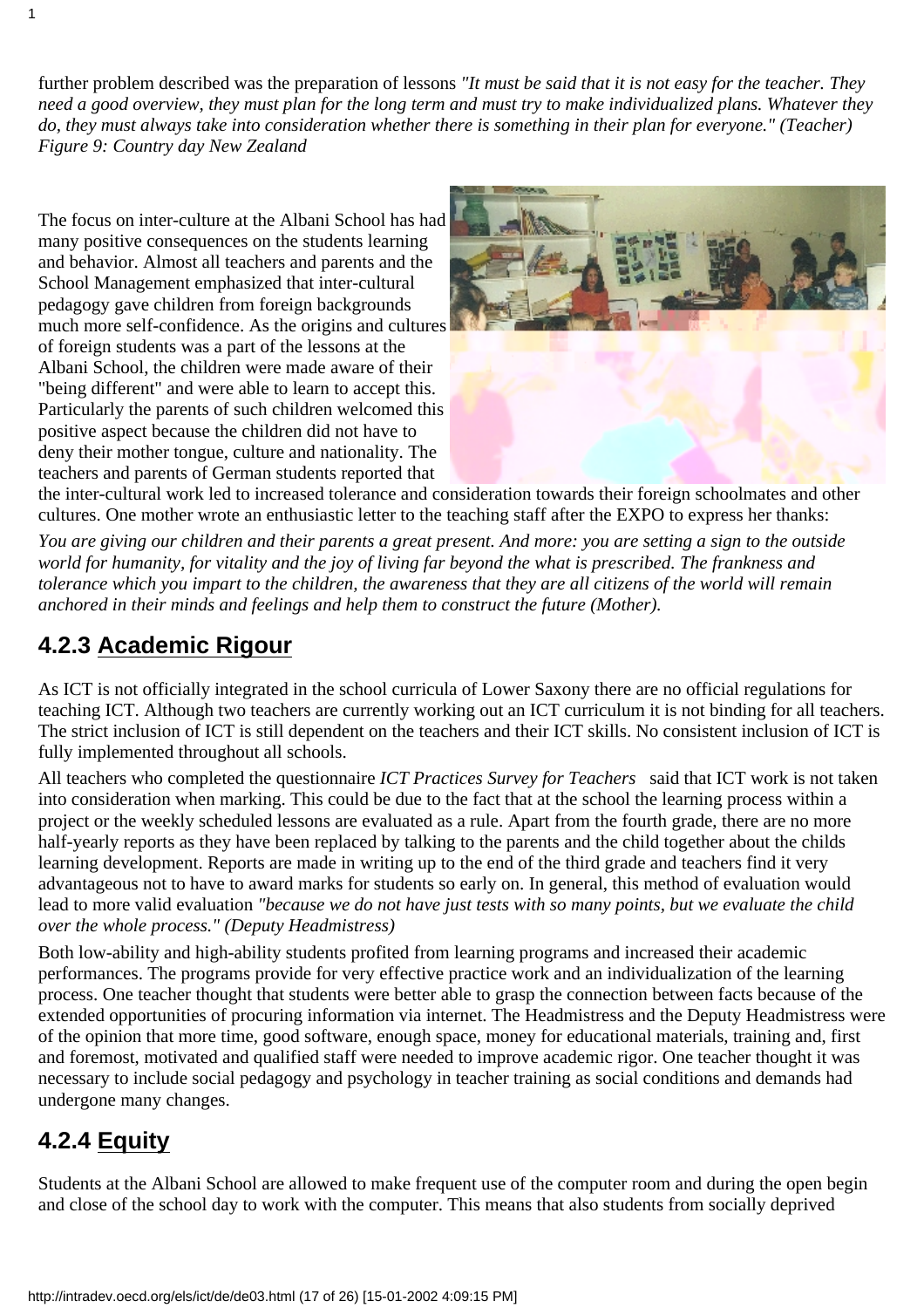backgrounds can acquire basic ICT skills. Nevertheless students with computer access at home are seen to be at an advantage. ICT work can also give lower-ability students an advantage. Girls are more apprehensive about working with ICT whereas the boys are more explorative and more interested in the technology itself.

Parents and teachers estimate that around 50% of the students have access to a computer at home and around 25% to the internet.

Students are allowed access to the PCs in the computer room only during lessons. A timetable shows which class can use the room at what time. During the daily lessons laid down in the weekly timetable, the computer room is reserved for one class at a time. When the computer room is not fully occupied, the students could use it provided the technical Specialist was present. This was usually not possible in the breaks and at the beginning and end of the school day. Any student who so wished could have an email account at the Albani School. As a rule, these were students from third and fourth grade. The teachers, too, have email accounts and use the computer room to search the internet. The computer room is not available for use beyond lessons, either for students, parents or other institutions.

Teachers and parents said that students at the Albani School used ICT very regularly. Normally, the students were working with ICT *"for a certain time every day." (Teacher)* The Technical Specialist guessed that 75% of the students regularly use ICT.

Some teachers described the students level of ICT skills as high: *"Some children have a higher level of skills than the teachers , apart from three top teachers. Many of them can do much more than the teachers can, even at primary school." (Headmistress)* According to teachers and parents, students have mastered the basics of computer techniques. Many of them could handle Word, a text processing tool, were able to research the internet especially on a child s search machine and some could even write and transmit emails. They can also work independently with educational programs.

#### **Differences between students**

Teachers reported that boys and girls approach ICT in different ways. The girls are initially more apprehensive towards ICT than the boys who quickly venture into computer and internet operation. The boys display an explorative behaviour with the computer which is due to the fact that they like to tackle unknown territory quickly. They are more technically interested than the girls:

*At first, the boys are all big-mouthed although they dont necessarily know much - usually they dont, but anyway they are always loud and have a lot to say. They bash around on the keyboard, pressing anything which moves (...) the girls are at first more reserved although there are always a few who act quite differently but I would say the majority are not so loud-mouthed claiming Yes, I know that already and this is how you do it and then it doesnt work. (Technical Specialist*).

Nevertheless, one teacher said that these initial differences between boys and girls gradually level out when the girls notice that they are just as good as the boys in dealing with ICT.

Teachers were of the opinion that lower-ability students had, as a rule, less experience with ICT. And differences in academic performance were not necessarily made transparent through ICT *"lower ability students experienced the same frustration in front of the computer as they do at the school desk." (Teacher)* Many students, however, showed positive changes in their academic performance through ICT, particularly in Mathematics (cf. Effectiveness). Rapid and positive, or negative, feedback from the learning program regarding the tasks dealt with was said to be important for lower-performing students. One teacher reported that high-ability students acquired a more networked way of thinking by working with internet and were able to learn contents in a wider and more global connection.

Many teachers reported that students with no access to computers at home did not have the level of those who could train ICT at home and it was a problem to eliminate such existing disadvantages. However, the Headmistress had noticed that there were families who disapproved of ICT and it was not always a question of money when children had no opportunity to train at home. Although teachers said students from high-poverty backgrounds were shy of ICT, they did emphasize that they and foreign students were able to use ICT at the Albani School and to acquire basic ICT skills. One teacher reported of two foreign girls in her class who came from unfavorable social backgrounds who always went at the flexible close of the school day to the computers and thus had greatly increased their ICT knowledge. Socially under-privileged students could also take advantage of the opportunities at the Albani School *"And when you see, as a teacher, how they try once more a certain step on the computer and we can help them to succeed then they real blossom out. We can really observe lovely instances*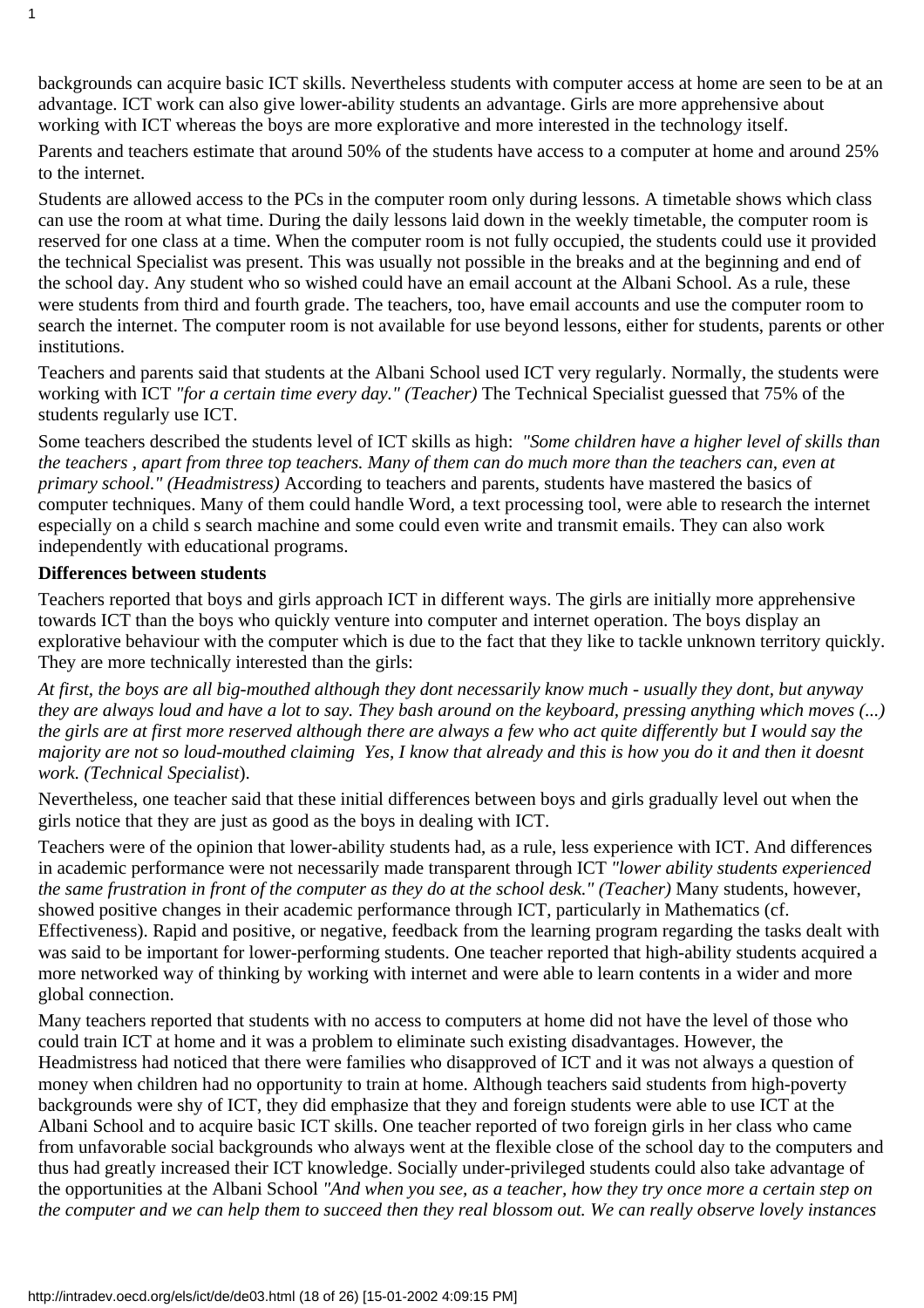## <span id="page-18-0"></span>*4.3 Projections*

### <span id="page-18-1"></span>**4.3.1 Sustainability and Scalability**

#### **IKT**

Some teachers thought that further maintenance of innovations in the ICT sector depended on the Technical Specialist. "*if he left, that would be a nightmare. Many things would come to an end." (Teacher)* Fears were expressed that the existing infrastructure would not be adequately maintained as teachers had neither the knowledge not the time for such activities. The Headmistress fears also that the Technical Specialist could leave the school for a better position as he is underpaid for his qualifications. Then it is uncertain whether they would find someone as competent to take over maintenance and administration and who could function as a contact person for teachers and students. Nevertheless, many of those interviewed assumed that ICT is so firmly established at the school that it would continue even if the Technical Specialist were to leave *"it is completely undisputed that ICT would continue and would be expanded." (Headmistress)* But it would be essential for the school to acquire a full-time Technical Specialist. Many teachers, the school management and parents expressed the hope that the staff would increase its ICT skills and that ICT would find increased utilization in lessons.

The most importance resources for maintaining ICT use at the Albani School are financial and material means emphasized the Headmistress and the Technical Specialist and the school management want to continue with their efforts in this sector. As the Albani School greatly profited from sponsors and funds they get from the EXPO, new ways must now be taken. The Microsoft partnership ended with the end of the EXPO which means the Albani School no longer has access to free up-to-date software. Little financial aid is to be expected from the town of Göttingen, either. The further existence of the KKI who were turned to in times of maintenance problems in the past was also not clear. As it also looked after the *Stadt Schulnetz (town school network)*, this could also have an indirect impact on the Albani School

Some teachers emphasized the need for teaching concepts regarding ICT and would like to be given official prescriptions. The current ICT curriculum is said to be very positive and helpful by those teachers with fewer ICT skills. Many teachers and students would like to see more computers in classrooms and group rooms. They envisage at least two to three additional PCs installed in the corridors to provide students wishing to work open access to them

Two teachers per class coupled with the *Volle Halbtagsschule* system - was named as a significant condition for working with ICT. Parents and teachers would like to see smaller class sizes. There could be a problem in the future as the Lower Saxony Ministry of education would like to change the *Volle Halbtagsschule* into a *Verlässliche Grundschule (reliable primary school)* which would mean that children in the open beginning and ending phases of the school day would no longer be under the supervision of teachers but would be looked after by mothers, students or social workers who cost less than qualified teachers. In addition to fewer teaching hours, which would do away with two teachers per class in primary schools in the future, teachers fear the professionalism will be taken out of their jobs. From 2003, the Albani School will very likely become a *Verlässliche Grundschule* a step which could endanger the maintaining of innovations in the medium or long term.

Many teachers fear that the secondary schools to which their students go after completing the primary school are not able to consider the ICT skills the students bring with them and might also have problems with their independent way of working. They would like to see better co-operation with secondary schools.

At the beginning of 2001, it is planned to network the whole school. Each of the computers in the classrooms is to be equipped with internet. When this networking has been completed *"we will have got to a point where we can say, our EDP equipment is now adequate." (Technical Specialist)* That is now realise. It is also planned that students cooperate in a work group to design the school s homepage.

#### **School innovations and improvement**

The teachers interviewed did not doubt the maintenance of innovations and changes as, in the meantime, they have all become firmly integrated into the school-life: *"work is still going on here quite intensively as these projects were not only developed for the EXPO but they are school concepts. We simply continue with them, they will not*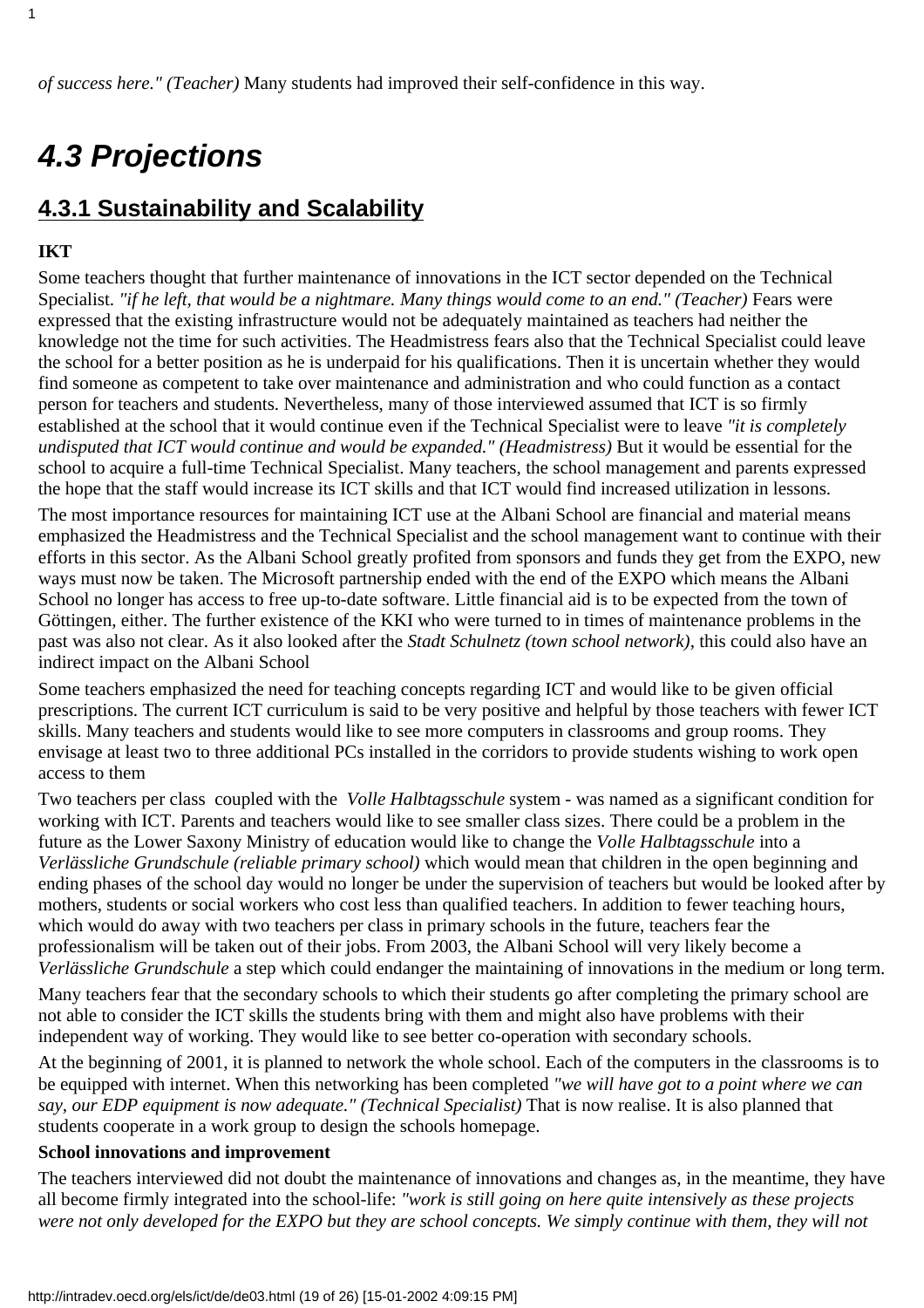1

The Headmistress and the Deputy Headmistress are striving for an even better integration of inter-cultural strategies into the primary contents in the future. Furthermore, work with the parents will be continued and cooperation with schools in other countries will be expanded whereby it is planned to include more foreign language training in lessons. The Albani School has already received a positive reply to its application to become a UNESCO project school which would mean inter-cultural work in the sense of UNESCO. Inter-cultural work and project lessons, and multi-week lessons are supported by almost the whole of the teaching staff at the Albani School not only currently but also for the future, whereby it will be important that the school is helped financially and materially, an issue which the Headmistress is further pursuing.

### <span id="page-19-0"></span>**5. Conclusion to the Hypotheses**

**Hypothesis: Technology is a strong catalyst for educational innovation and improvement especially** 1. **when the World Wide Web is involved. The rival hypothesis is that where true improvement is found throughout the whole school, technology served only as an additional resource and not as a catalyst and the forces that drove the improvements also drove the application of technology to specific educational problems.**

Educational innovation and improvement in the Albani School take up a very independent position and were not created by ICT. ICT is to be seen as one innovative change among others even if it has had a catalytic impact. Thus, it is possible to accelerate projects to international partner schools by e-mail and internet whereby ICT promotes innovative and inter-cultural work. ICT is used in the Albani School comprehensively for project-based and inter-subject lessons as well as in weekly planned lessons. The educational innovations would appear to provide better general conditions for working with ICT than frontal or instructional lessons.

**Hypothesis: The diffusion of innovation/ improvement (and thus of ICT) followed the traditional** 1. **diffusion patterns for innovations, as outlined by ROGERS (1995). The rival hypothesis is that technology functions differently from traditional innovations and that therefore different patterns occur.**

The diffusion of changes at the Albani School were made for the most part according to the diffusion theory. As the initiator, the Deputy Headmistress triggered the changes in the educational innovation sector and in the ICT sector it was due to two women teachers and one male colleague. Changes in communication with one another brought about by the work group around the Deputy Headmistress led to the whole of the teaching staff becoming willing to try innovations. Although it would appear that there has been a diffusion of inter-cultural strategies and new ways of teaching throughout the school, ICT still has not been totally established. Further training for teachers and the inclusion of ICT in lessons is essential if the use of ICT is to be spread over a larger circle at the Albani School.

**Hypothesis: Successful implementation of ICT depends mostly on staff competence in the integration** 1. **of ICT into lessons and the learning process. This hypothesis assumes that teachers mediate ICT** applications when they are successful and that ICT s academic value relates positively to teacher **competence. The rival hypothesis is that it is the schools technical infrastructure and student ICT competence rather than staff competence that determine ICT implementation outcomes.**

The ICT infrastructure is necessary but not sufficient for successful implementation at schools. ICT skills in primary school students cannot guarantee ICT implementation at school, either. It is of greater importance that the teachers ICT skills are on a high level. Only when teachers feel at ease with ICT will they feel able to use it in lessons. Although the teachers have begun to acquire ICT skills they must still be increased and there seems to be a lack of training in the definite use of ICT in lessons. Also of major importance for a successful implementation is servicing by a Technical Specialist who in the best case is in full-time employment at the school and, in particular, there is money available to pay him to do his job. Another important issue seems to be transparency in decision-taking.

**Hypothesis: Gaps in academic performance between high and low poverty students will not increase** 1. **when all students have equal access to ICT. The rival hypothesis is that equal access to ICT will lead to more advantaged student increasing the performance gap with disadvantaged (high poverty)**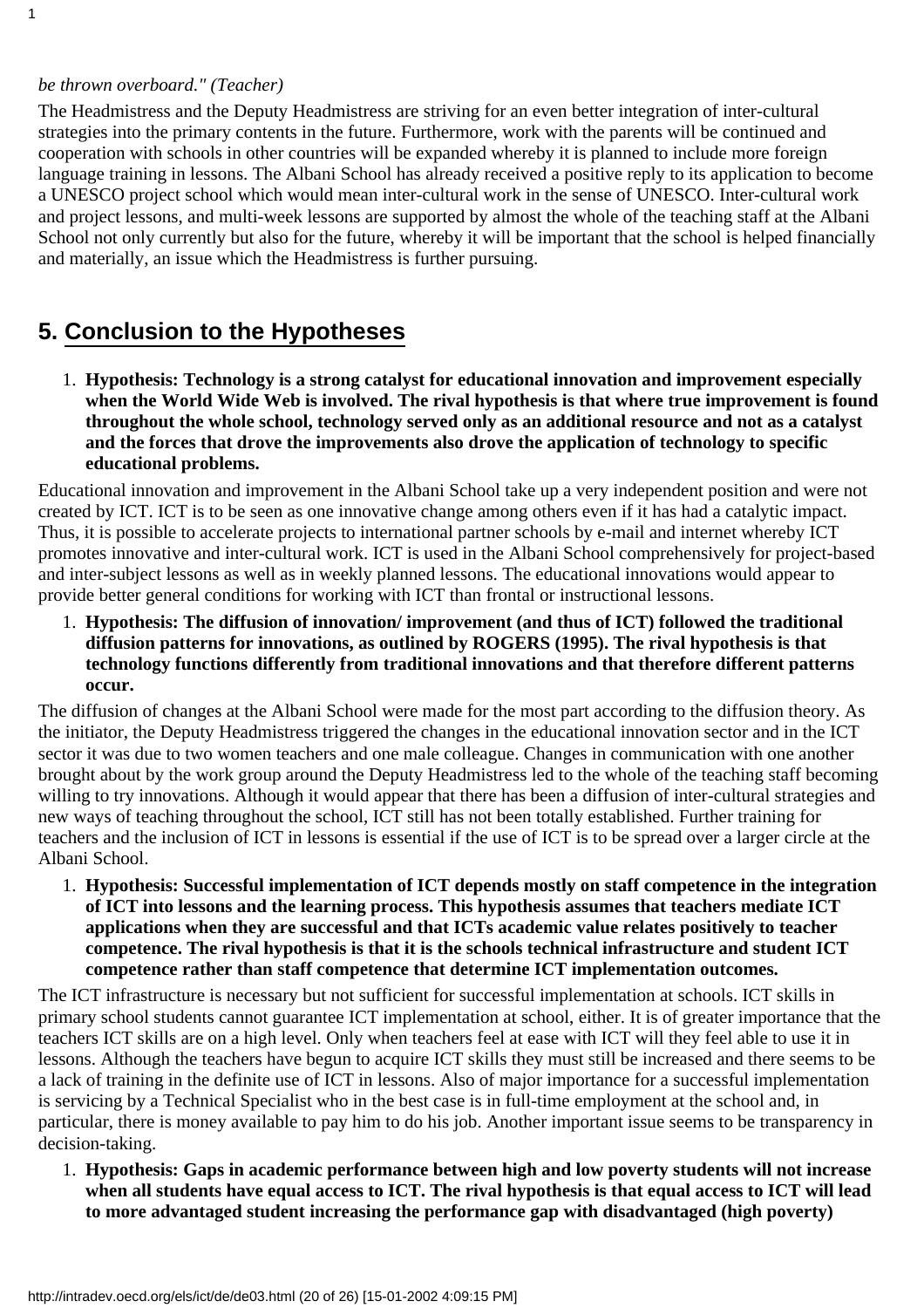#### **students.**

It was observed in the Albani School that high-poverty students could obtain great advantages form ICT in lessons and in the open beginning and ending phases of the school day. There were cases of high-poverty students acquiring good ICT skills because of this. Nevertheless, it was noted that students who had computer access at home were at an advantage. The gap could be lessened by increased ICT use in the Albani School.

**Hypothesis: Successful implementation of ICT will lead to the same or higher academic standards in** 1. **spite of the low quality of many ICT materials. Academic standards are a function of teacher and school expectations and not of the standards of textbooks, ICT materials and the like. The alternative hypothesis is that ICT use will lead to a lowering of academic standards as students spend more time on marginally beneficial searches and in browsing poor quality Web and courseware contents.**

In the Albani School, the positive impact of ICT on students work behaviour was observed. Self-controlled and independent learning is promoted by ICT. In particular, the individualizing of the learning process led to improved academic rigor among both low- ability students and high-ability students. Communication and social processes were also promoted as the students normally worked in pairs on one computer. It is especially difficult for young users to carry out internet searches because of the unselected information. This activity must be well prepared by the teacher in advance. Observations were made here regarding the dependency on teacher skills which are linked to the expectations of the Albani School to use innovative teaching methods. This can only be achieved by teachers investing more time and effort. As lessons had been carefully prepared, no superficial processing structures were observed as the teaching of contents was integrated into ICT work

### <span id="page-20-0"></span>**6. Projection to the Future**

Vast financial resources must be tapped if innovations are to be transferred, especially in the ICT sector, to guarantee a high ICT infrastructure and its maintenance. The Technical Specialist is of the opinion that if it were transferred to other schools, consideration must be made that procurement costs would make up the smallest part of the total costs:

*It is assumed that one third of the costs are for procurement and tow thirds are for running costs, training and all sorts of things. Well, a lot of money must be raised, the first third for buying equipment, they usually manage to get this sum together but, as a rule, not the other two thirds (Technical Specialist)*

Through the EXPO certification, the Albani School had financial means which were not available to all schools. There must therefore, be one person, or the Head, in the school who has the necessary skills to raise financial and material resources. The second major basic condition was to have a full-time employed network administrator. Maintenance work is not something a teacher can do *"on the side." (Technical Specialist)* In this case, a comparison with other schools is difficult as in Germany there are no official provisions for such a post. Teachers who take on this responsibility therefore require qualified ICT skills which are time-consuming to acquire. Maintenance also takes up a lot of time so the person responsible should have the number of lessons reduced. A further important factor for a diffusion throughout all schools would be a firm acceptance of ICT in the teaching staff. Many teachers must be willing to deal with ICT and to use it which means they must be systematically trained to acquire ICT skills. In addition to teacher commitment, the school management must be receptive to innovations, enable changes to be made and support the teachers. Parent support and involvement and opening the school to the outside public are important in creating resources and a better understanding for the school s policies.

Teachers must be prepared *"... to work more than the normal hours" (Teacher)* regarding innovations and changes and their transferability to other schools. They must be convinced of these changes otherwise they will soon be uncomfortable with them. To do this it is necessary *"to create a climate in which everyone has the feeling that he/she is taken seriously. That is the most important ... Because you do more than you must if you want it to work." (Deputy Headmistress)* In times of stress , only a good working atmosphere in the school can maintain the involvement and efforts of the teachers. It would be desirable to guarantee qualified teacher training which would teach ICT skills and didactic concepts for implementing these skills in lessons.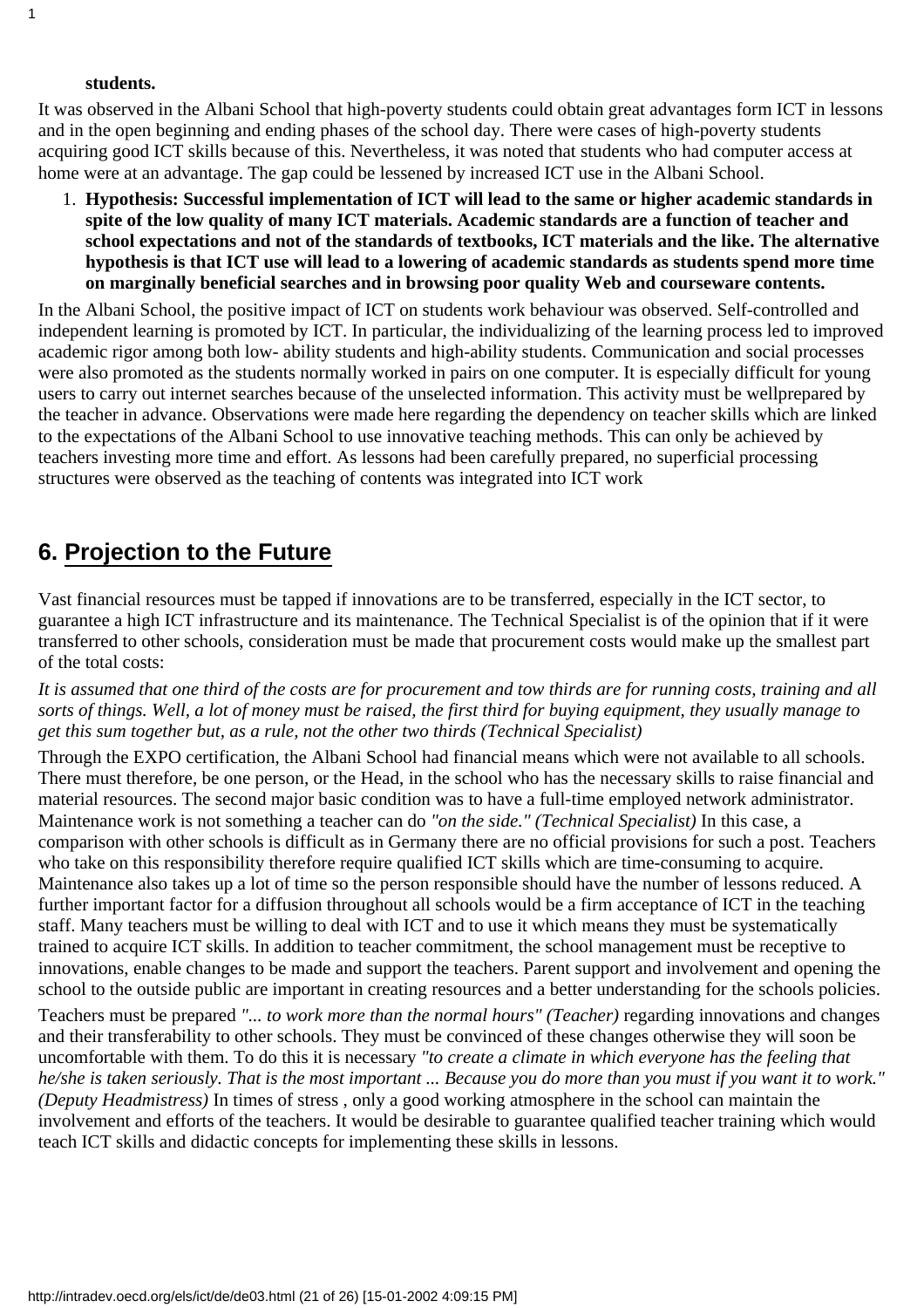The project described in this report was financed by the *Bundesministerium für Bildung und Forschung* (BMBF) The authors are responsible for the contents of this publication.

### <span id="page-21-0"></span>**APPENDIX A: METHODOLOGY**

The research team comprised two women researchers from the FWU Institut für Film und Bild in Wissenschaft und Unterricht from Grünwald near Munich and four research workers from the Institut für Schulentwicklung der Universität Dortmund, who were working on the SITES M2study. The school was audited on four consecutive days from November 27 to November 30, 2000.

The combined instruments of IEA/OECD were used for the interviews. Interviews were held with the headmistress (for 2 1/2 hours), with the Deputy headmistress (2 hours), with the Technical Specialist (about 1 hour) as well as with teachers. The teachers taught as a rule all subjects with the exception of Sport and Music. Three individual interviews with teachers lasted about an hour each and one group interview with three teachers took about 1 ½ hours. Three mothers were interviewed individually (about 1 hour) and two fathers and two mothers together (about 1 hour). The students were interviewed in groups. A group of three and two groups of five boys and girls were interviewed, a total of eight girls and five boys.

All interviews were recorded on a mini-disc recorder. The researchers used the proposed observation protocol from the OECD workbook for their observations. A total of ten lessons were audited. Three lessons from the weekly planned timetable one each in the second, third and fourth grade during which tasks were carried out in the computer room and learning programs were also used. Three hours of project-based work was also audited in the fourth grade on the subject of *"Whales and the Oceans of the World"* whereby an essay on whales was presented, in the fourth grade on the subject of *"We celebrate a festival"* for which the computer room was used and two hours in the third grade on the subject of *"The class newspaper".* In the latter, the students worked only in the computer room. Additionally, two hours of *"country days"* were observed, given by two mothers (one from new Zealand and one from South Africa) in a third and second grade class. We also participated in an inter-cultural workshop in which students were introduced to Chinese characters

During the investigations, 13 questionnaires *ICT Practices Survey for Teachers-I* and the *Nomination Form for a School Site* were completed by the Headmistress and included in the evaluation. Further material included articles on the school development process and the use of ICT in the Albani School written by the school management. Three CD-ROMs, students work, photographs of the school and the school s homepage gave further insights into innovations at the Albani School.

The interviews were transcribed from the mini-discs and coded by the OECD research team using WinMAx, a German software program for analysing qualitative data.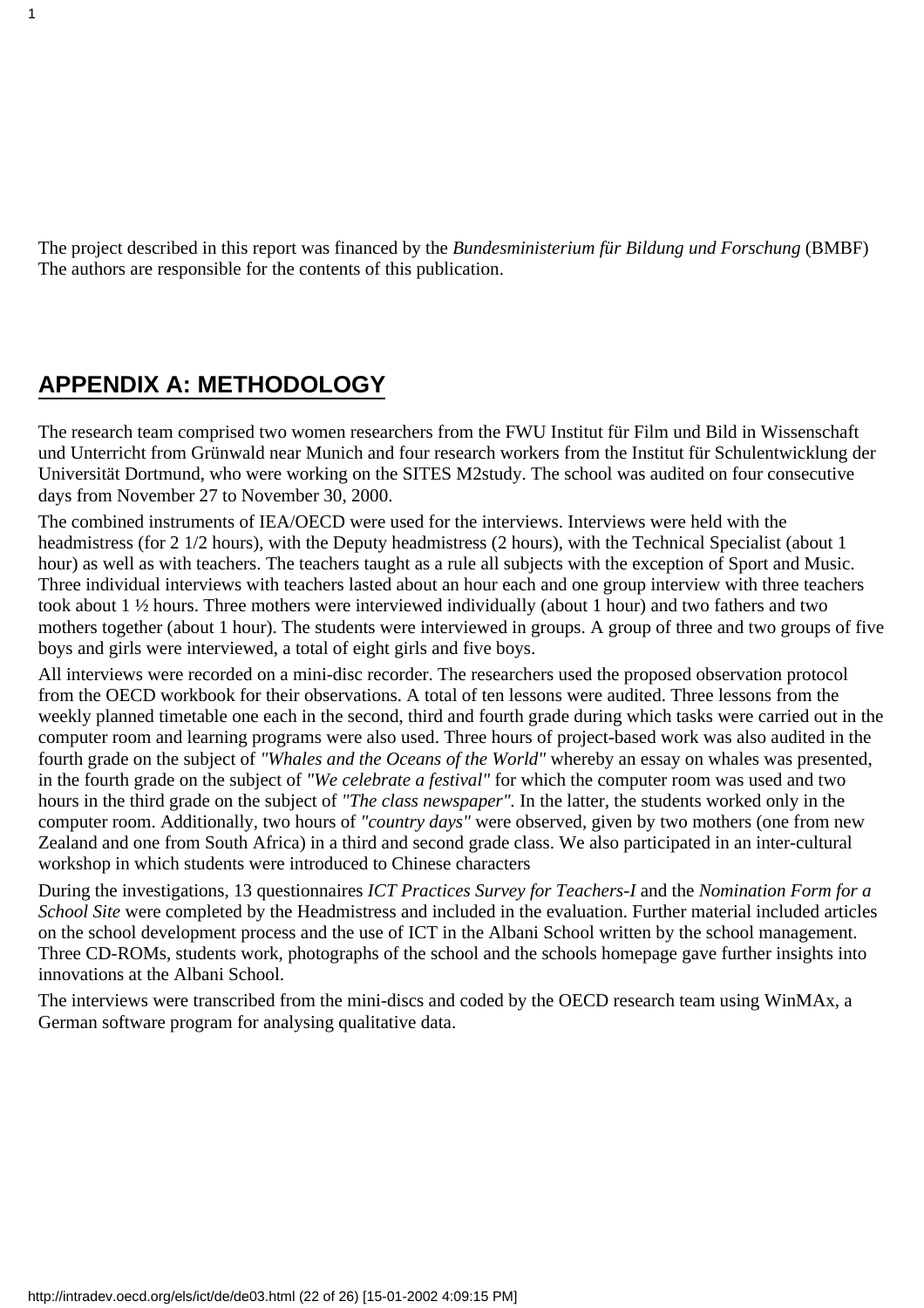# <span id="page-22-0"></span>**APPENDIX B: ICT PRACTICES SURVEY FOR TEACHERS[\[1\]](#page-25-1)**

<span id="page-22-1"></span>

| How comfortable are you with<br>using a computer to do each of<br>the following? | <b>Very</b><br> comfor-table | Comfor-table                | <b>Somewhat</b><br>comfortable | Not at all<br>comfor-table | M.D. 21 |
|----------------------------------------------------------------------------------|------------------------------|-----------------------------|--------------------------------|----------------------------|---------|
| Write a paper                                                                    | 6                            |                             |                                |                            |         |
| Search for information on the<br>World Wide Web                                  |                              | 3                           | 4                              | 4                          |         |
| Create and maintain web pages                                                    |                              |                             |                                | 11                         |         |
| Use a data base                                                                  |                              |                             |                                | 8                          | 2       |
| Send and receive e-mail                                                          | 6                            | 4                           | $\mathcal{D}$                  |                            |         |
| Programming                                                                      |                              |                             | $\mathcal{D}$                  | 9                          |         |
| Draw a picture or diagram                                                        |                              | 3                           | 4                              | 5                          |         |
| Present information (e.g. with<br>Power Point)                                   |                              | $\mathcal{D}_{\mathcal{A}}$ | $\mathcal{D}_{\mathcal{L}}$    | 9                          |         |

### **Table 1: Teachers feelings regarding different ICT tasks**

| Overall self-assessment                            | <b>2000</b> | זו הי | poor | M.L |
|----------------------------------------------------|-------------|-------|------|-----|
| How would you rate your ability to use a computer? |             |       |      |     |

#### Table 2: ICT use of teachers

1

| <b>Frequency of using a computer at home</b><br>to prepare for teaching | a week | several times several times a few times<br>a month | never | no<br> Computer |
|-------------------------------------------------------------------------|--------|----------------------------------------------------|-------|-----------------|
| How often did you use a computer at home<br>for preparing for teaching? |        |                                                    |       |                 |

| Collaboration with other teachers                                     | <b>ves</b> | n0 | <b>M. D.</b> |
|-----------------------------------------------------------------------|------------|----|--------------|
| Are you currently using technology to collaborate with other teachers |            |    |              |
| (professional chat rooms, forums, or the like)?                       |            |    |              |

| Communication via e-mail                                           | More than | $6-11$ | 1-5 | none | M.D |
|--------------------------------------------------------------------|-----------|--------|-----|------|-----|
| How many e-mail messages total do you<br>send each day on average? |           |        |     |      |     |

#### Table 3: Carrying out programming and installation tasks

| Have you ever done any of the following?                                      | <b>Number</b> | No | M.D. |
|-------------------------------------------------------------------------------|---------------|----|------|
| Made changes to a computer's hardware                                         |               |    |      |
| Updated an application program (word processor, graphics program,<br>$ $ etc. |               |    |      |
| Recovered a damaged file                                                      |               |    |      |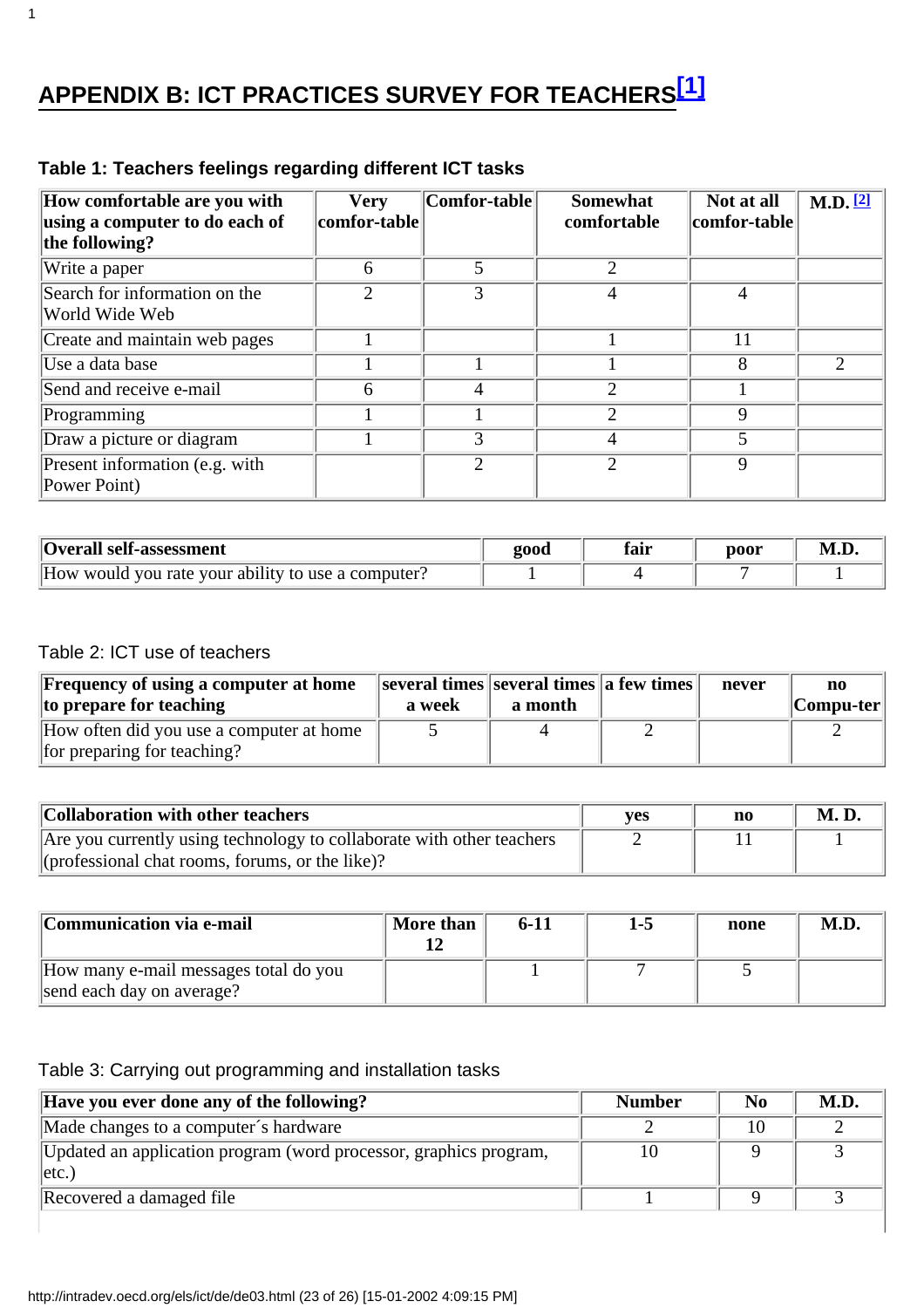| $\sim$<br>$\Delta$ Wer<br>site<br>$r \alpha$ |  |  |
|----------------------------------------------|--|--|
| $ {\rm De}$<br>data base                     |  |  |

Table 4: Frequency with which teachers assigned different types of ICT work

| During the past school year, how often<br>did your students on average do the | several times<br>each week  | several times  a few times <br>each month |   | never | <b>M.D.</b> |
|-------------------------------------------------------------------------------|-----------------------------|-------------------------------------------|---|-------|-------------|
| following for the work you assigned?                                          |                             |                                           |   |       |             |
| Use the World Wide Web                                                        |                             | 3                                         | 3 | 7     |             |
| Create web pages                                                              |                             |                                           | 3 | 10    |             |
| Send or receive e-mail                                                        |                             | 3                                         | 4 | 6     |             |
| Use a word processing program                                                 | $\mathcal{D}_{\mathcal{L}}$ | 4                                         | 3 | 4     |             |
| Use a computer to play games                                                  | 3                           | 2                                         | 3 | 5     |             |
| Use a spreadsheet                                                             |                             |                                           |   | 12    |             |
| Use a graphics program                                                        |                             |                                           |   | 10    |             |
| Join in an on-line forum or chat room                                         |                             |                                           |   | 12    |             |
| Use a presentation program                                                    |                             |                                           |   | 11    |             |
| Use an instructional program                                                  | 3                           |                                           | 3 | 2     |             |

#### Table 5: Teachers about their use of ICT in classes

| Answers based on experiences or polices from the last school year.                                                            | <b>ves</b> | no | <b>M.D.</b> |
|-------------------------------------------------------------------------------------------------------------------------------|------------|----|-------------|
| Was student computer use ever evaluated for grading?                                                                          |            | 12 |             |
| Did you create or modify a Web site with any of the classes that you<br>$\Vert$ taught?                                       |            | Q  |             |
| Did you participate as a student or instructor in a virtual course through<br>the Internet/ World Wide Web?                   |            | 10 |             |
| Did you involve your students in collaborative learning over the Internet<br>World Wide Web with students from other classes? |            | 11 |             |

### Table 6: World Wide Web searching restrictions

| restrictions restrictions is sites only |  |
|-----------------------------------------|--|
|                                         |  |
|                                         |  |

#### Table 7: The portion of computer use in class

|                                                                                                 | all | most | some | very little | M.D. |
|-------------------------------------------------------------------------------------------------|-----|------|------|-------------|------|
| What portion of the computer use in your classes<br>was directly related to the course content? |     |      |      |             |      |
| What portion of the computer use that you assigned<br>was done by students individually?        |     |      |      |             |      |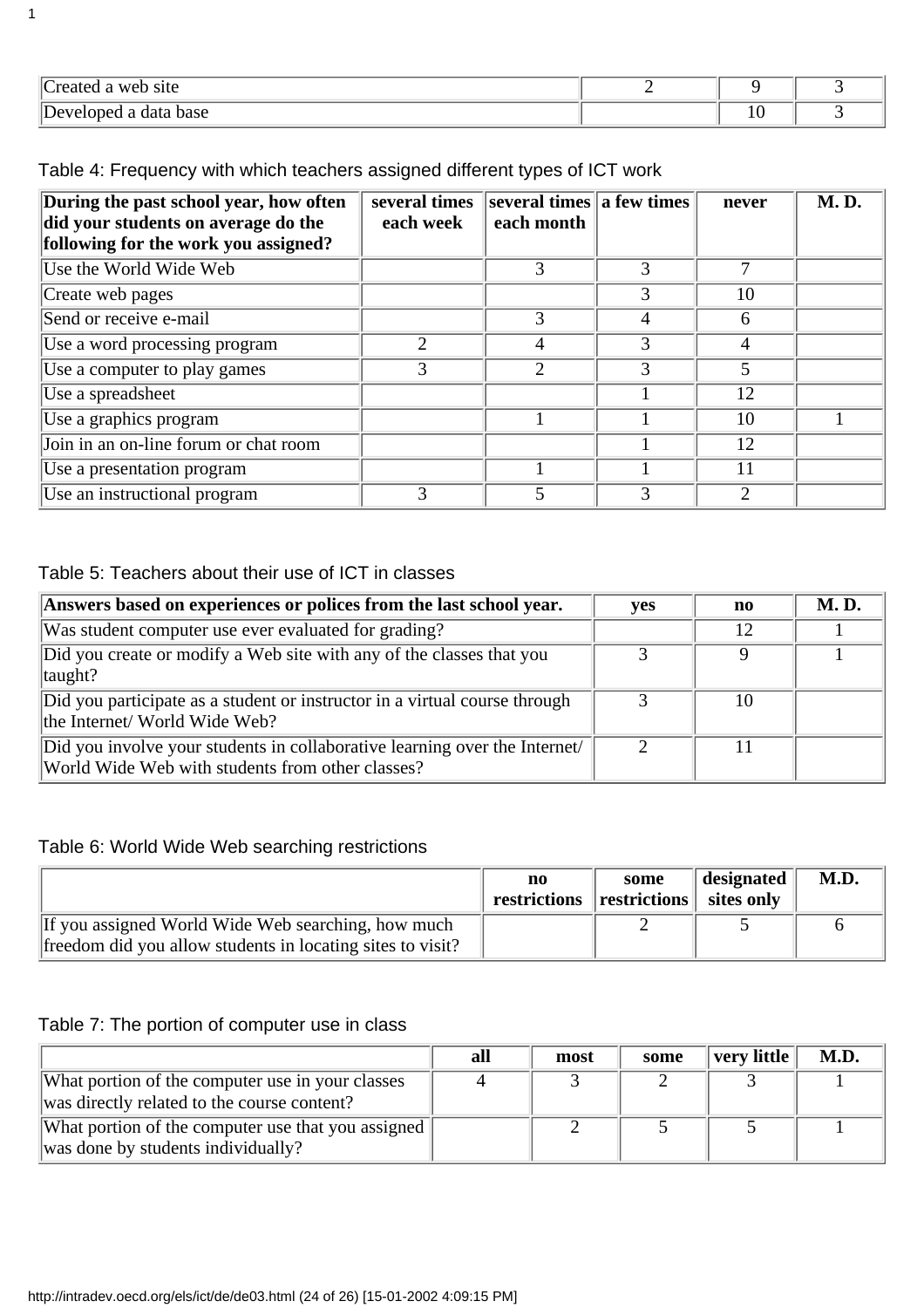### <span id="page-24-0"></span>**APPENDIX C: DOCUMENTATION**

Documents:

1

- EVANGELISCHE AKADEMIE LOCCUM (64/99). Welche Schule braucht die Zukunft unserer Welt? Niedersächsische Schulen entwickeln Ideen und Projekte zur EXPO 2000. (Projektdokumentation 1; Albanischule Göttingen; Heidrun von der Heide, Waltraud Zubke) *What sort of schools do we need in the future? Schools in Lower Saxony develop concepts and projects for EXPO 2000)*
- VON DER HEIDE, H. & SCHANZ, C. (1999). Start frei für die Schulentwicklung. Motivations- und Konsensfindung in einer Grundschule. In: Beispiele 1/99.18-23. *(All clear for school development, Motivation and consensus finding in a primary school)*
- HACKLER, J. (1998). Computer und Lernen. Die CD-Rom des Monats 1998. Susi. Albanischule und Kreisbildstelle Göttingen.(*Computer and learning. The CD-ROM of the month)*
- CD-Rom: Albanischule Göttingen, EXPO-CD
- Informations- und Faltblätter von Räumlichkeiten und Projekten für die EXPO *(Imformation sheets and leaflets on rooms and projects for the EXPO)*
- Fotografien von der Schule *(Photos of the school)*
- Schulhomepage:<http://www.albi.goe.ni.schule.de/> *(School homepage)*
- Unterrichtsinstruktionen für Wochenplanstunde und Projektunterricht *Lesson instructions for weekly scheduled lessons and project lessons)*
- Bastelbogen der Albanischule *(Handcrafts sheet from the Albani School)*

Students work:

- CD-Rom: "Susi", Schuljahr 1997/98
- CD-Rom: "Göttingen: Von der ersten Siedlung zur Stadt", Schuljahr 1998/99 *(Göttingen from the early settlement to the town)*
- CD-Rom: "Susi Reise in die Zukunft", Schuljahr 1999/2000 *(Susis trip into the future)*
- Bearbeitung des Namens einer Schülerin mit dem Textverarbeitungsprogramm Word (*Processing the name of a schoolgirl with a text processing program)*

### <span id="page-24-1"></span>**APPENDIX D: BIBLIOGRAPHY**

- FLICK, U. (1999). Qualitative Sozialforschung. 4. Aufl. Reinbek bei Hamburg: Rowohlt Taschenbuch 1. Verlag GmbH.
- 2. LAMNECK, S. (1988). Qualitative Sozialforschung, Bd.1. München: Psychologie Verlags Union.
- 3. LAMNECK, S. (1988). Qualitative Sozialforschung Bd.2. München: Psychologie Verlags Union
- MAYRING, P. (1999). Einführung in die qualitative Sozialforschung. 4. Aufl. Weinheim: Psychologie 4. Verlags Union.
- 5. ROGERS, E. M. (1995). Diffusion of Innovation. Fourth Edition. New York: The Free Press.
- 6. YIN, R.K. (1993). Applications of case study research. Newbury Park, CA: Sage.